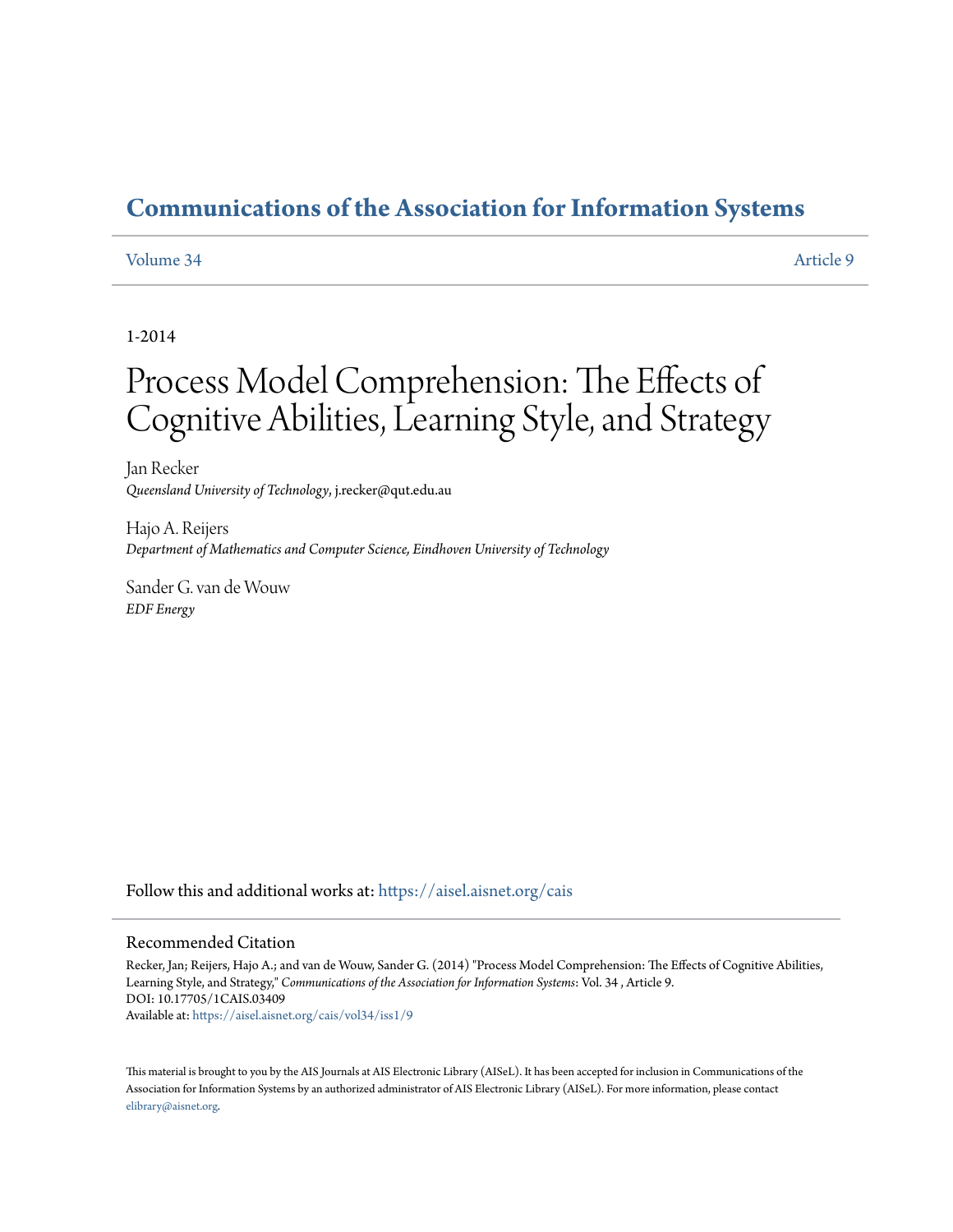# Communications of the Association<br>for Information Systems

### **Process Model Comprehension: The Effects of Cognitive Abilities, Learning Style, and Strategy**

Jan Recker

*Information Systems School, Queensland University of Technology j.recker@qut.edu.au*

Hajo A. Reijers *Department of Mathematics and Computer Science, Eindhoven University of Technology*

Sander G. van de Wouw *EDF Energy*

Abstract:

Process models are used to convey semantics about business operations that are to be supported by an information system. A wide variety of professionals is targeted to use such models, including people who have little modeling or domain expertise. We identify important user characteristics that influence the comprehension of process models. Through a free simulation experiment, we provide evidence that selected cognitive abilities, learning style, and learning strategy influence the development of process model comprehension. These insights draw attention to the importance of research that views process model comprehension as an emergent learning process rather than as an attribute of the models as objects. Based on our findings, we identify a set of organizational intervention strategies that can lead to more successful process modeling workshops.

**Keywords:** process modeling; learning style; cognitive abilities; model comprehension, experiment; learning strategy; multimedia theory of learning

Volume 34, Article 9, pp. 199-222, January 2014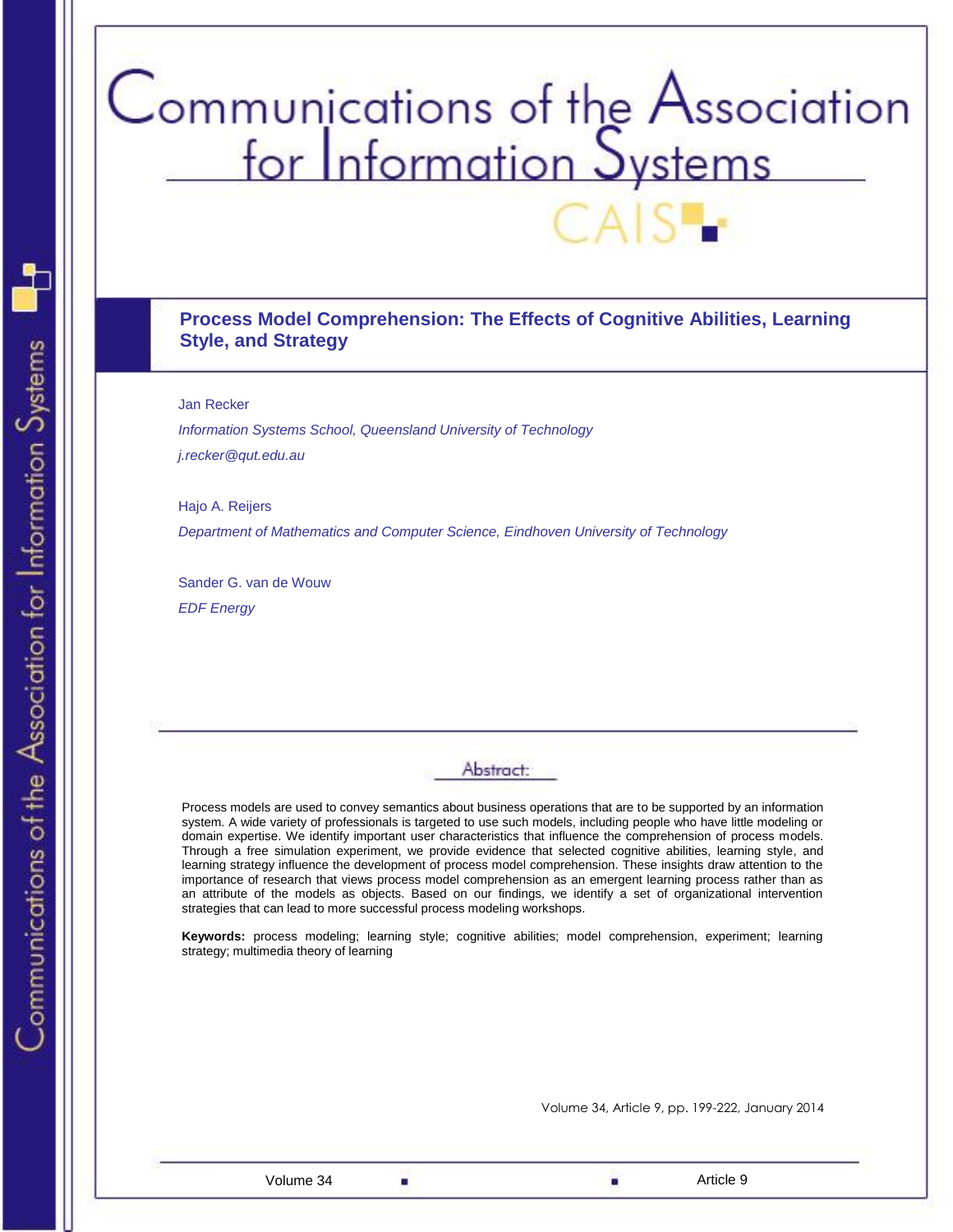### **Process Model Comprehension: The Effects of Cognitive Abilities, Learning Style, and Strategy**

### **I. INTRODUCTION**

When analyzing or designing information systems, analysts frequently use graphical models of the relevant business domain to aid the determination of requirements. To that end, analysts often use conceptual models of business processes (process models) to assess or build information systems that are process-aware [Dumas, van der Aalst, and ter Hofstede, 2005]. Process modeling is a primary reason to engage in conceptual modeling [Davies, Green, Rosemann, Indulska, and Gallo., 2006] and has been shown to be a key success factor in organizational and systems re-design projects [Kock, Verville, Danesh-Pajou, and DeLuca, 2009].

Because of the relevance of process modeling during the analysis and design of information systems, the evaluation of process modeling-related phenomena is an active research area [Burton-Jones, Wand, and Weber, 2009; Recker, 2013]. Current research in this area can be classified in two streams. One stream is devoted to enhancing the *support* for process modeling, for example, by examining technological support for requirements modeling [Dennis, Hayes, and Daniels, 1999] or by providing support for collaboration during modeling activities [Dean, Lee, Orwig, and Vogel, 2001; Recker, Mendling, and Hahn, 2013]. The other stream, which is important to the line of research presented in this article, has examined how process modeling is *applied*. This stream is pursued with the aim of understanding how individuals learn how to model [Agarwal, De, and Sinha, 1999], determining the performance benefits and usefulness of models for different tasks [Figl, Derntl, Rodriguez, and Botturi, 2010; Recker, Rosemann, Green, and Indulska, 2011] or understanding how process models can be designed so that comprehension of these models can be maximized [Reijers and Mendling, 2011; Reijers, Mendling, and Dijkman, 2011; Mendling, Strembeck, and Recker, 2012]. Our research follows this tradition and examines how end-users comprehend the content of process models, that is, how much they learn about the domain that is visualized in the process model [Gemino and Wand, 2003]. This question is important because the usage of a process model, either for purposes of process analysis, performance measurement, or redesign, are ultimately dependent on how well individuals can comprehend the modeled process (e.g., Dean et al., 2001; Burton-Jones and Meso, 2008; Mendling et al., 2012).

Specifically, we are interested in examining *dynamic* traits of business users who wish to comprehend a process model. Dynamic traits are those user characteristics that can be influenced by organizational interventions, i.e., that can be shaped and triggered through appropriate learning stimuli within the setting of a process modeling workshop. This focus of our work, therefore, contributes new knowledge on learning requirements from process models (e.g., Sheetz, Irwin, Tegarden, Nelson, and Monarchi, 1997). Through this focus, we extend the literature that has largely focused on traits of the models themselves―e.g., their visual design [Figl, Recker, and Mendling, 2013], the use of different grammar constructs [Recker, 2013], or the use of modularization [Reijers et al., 2011] and labeling [Mendling, Reijers, and Recker, 2010b]—rather than those of the model users.

We draw on multimedia learning theory [Mayer, 2009] and student learning theory [Biggs, 1987] to hypothesize that individual cognitive abilities, learning style, and learning strategy are important predictors of process model comprehension. We report on a free simulation experiment that we conducted to test these hypotheses. Our findings suggest several intervention strategies that provide relevant stimuli to increase the influence of the identified enabling traits, while disabling the influence of traits that inhibit model understanding.

Our study makes several contributions to the literature. First, it draws on student learning theory [Biggs, 1987] to extend the prevalent conceptualization of model understanding [Gemino and Wand, 2005] with three stages of a learning process, viz., presage, process, and product. Second, it adds to the existing literature on conceptual model comprehension (e.g., Agarwal et al., 1999; Reijers and Mendling, 2011) by offering an alternative, user-centric perspective on important antecedents to model comprehension. As will be discussed, the current literature puts the emphasis on the intrinsic properties of a process model as the prime factor in making sense of these. Third, it adds to the body of literature on cognitive abilities [Wang, Wang, Patel, and Patel, 2006] by providing the first empirical test that examines which cognitive abilities are positively and negatively associated with the process of viewing diagrammatic representations.

We proceed as follows: First, we review prior research on process model comprehension. Then, we conceptualize **and Strategy** how comprehending a process model can be seen as an extended one-episode learning process. We will draw attention to six important factors alongside three stages of this learning process. Then, we discuss design, conduct, and findings of a free simulation experiment to test these arguments. Based on the results, we provide a discussion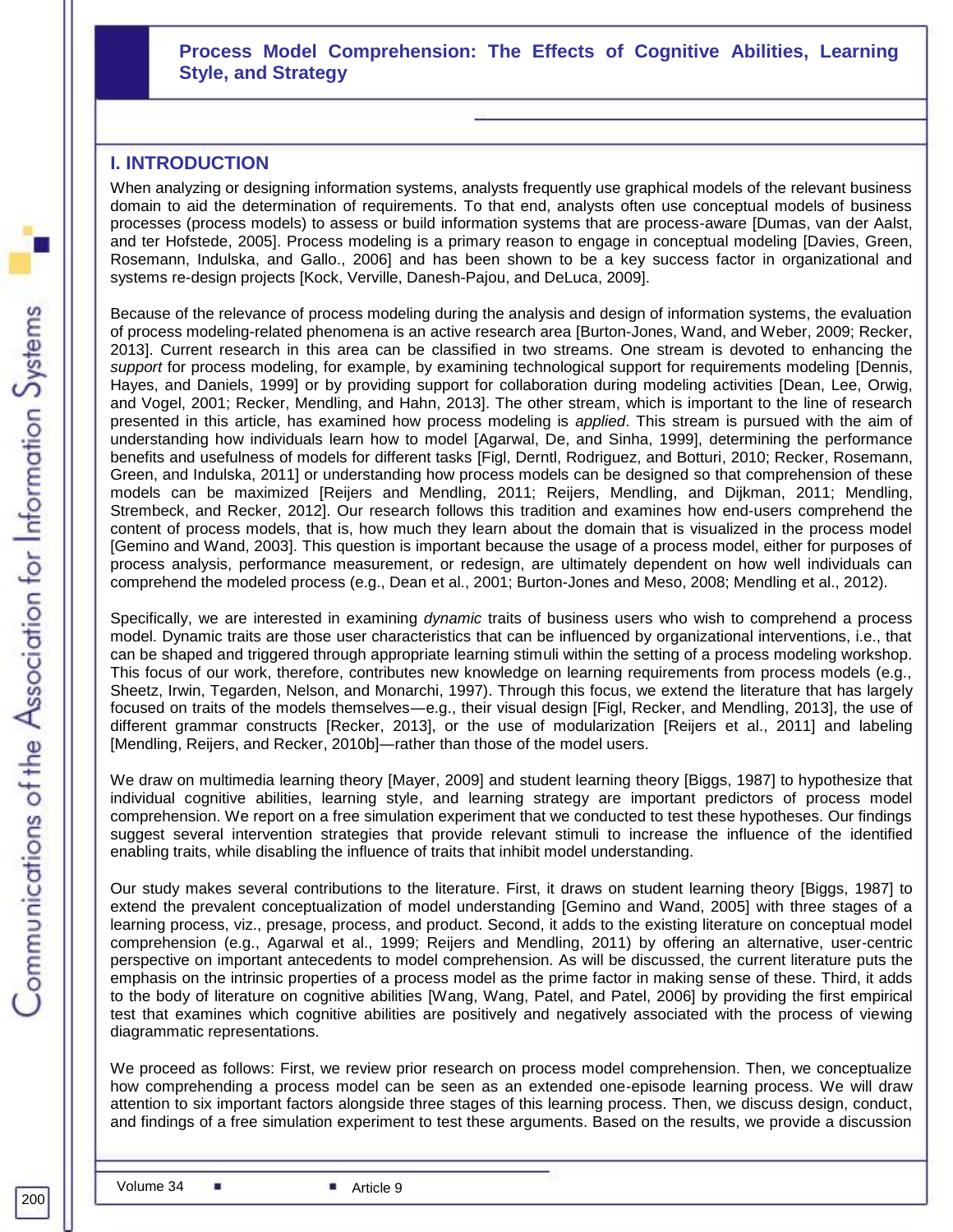of actionable items that can be expected to improve the use of process models by business users. Finally, we conclude this article by providing a discussion of contributions.

### **II. BACKGROUND AND THEORY**

### **Process Modeling**

The essence of process modeling is to capture and represent information about business processes [Dennis et al., 1999; Recker, Rosemann, Indulska, and Green, 2009]. To that end, process models typically include graphical depictions of the activities, events, states, and control flow logic that constitute a business process. Additionally, process models may also include representations for the involved data, organizational/IT resources, and, potentially, other artifacts such as external stakeholders and performance metrics, to name just a few, if this information is important to the information systems that is analyzed or designed from the viewpoint of the business processes it is intended to support.

Process models are used as an externalized representation of the problem space for an unstructured problem, be it that of redesigning the organizational work procedure to improve its performance [Danesh and Kock, 2005] or that of designing an IT-based system to enact or automate parts of the process [Reijers, Limam, and van der Aalst, 2003]. To support such problem-solving, a fundamental requirement is that users faithfully comprehend the content of the conceptual models of the process domain [Burton-Jones and Meso, 2008].

Most research in the area of process model comprehension has attempted to define process model comprehension as a function of *intrinsic* properties of a process model. This means that comprehension has been looked at as a function of the design of the process model itself (e.g., Hahn and Kim, 1999; Reijers et al., 2011). Factors pertaining to the *person* viewing the model have scarcely been investigated (e.g., Khatri, Vessey, Ramesh, Clay, and Sung-Jin, 2006; Burton-Jones and Meso, 2008; Reijers and Mendling, 2011), but the focus of these studies has been on *static* features of the user of a model (such as level of expertise or level of familiarity of the domain), and these measures have mostly been used as control variables. While improving our knowledge to date, these contributions, we argue, are not comprehensively capturing the process of developing process model understanding. We posit that process model comprehension is an *emergent* property rather than an intrinsic one. This view takes into account the relation between individual traits and the problem representation in the specific context of a model-based task performance [Vessey and Galletta, 1991].

### **Process Model Comprehension as a Learning Process**

Prior research (e.g., Gemino and Wand, 2005; Burton-Jones and Meso, 2008; Mayer, 2009) has suggested that conceptual models can be viewed as explanative multimedia messages that individuals can use to learn information about a domain and thereby develop domain understanding. In line with this view, we conceptualize process model comprehension as a one-episode *learning process*. Model viewers actively organize and integrate information content in the process model that is presented to them with their own previous experience and existing mental models. This learning process will then result in the construction of new knowledge [Mayer, 2009]. In the middle part of Figure 1, this process is captured in the framework developed by Mayer [2009]. This conceptualization of model comprehension as a one-episode learning process has yielded some useful insights in the area of data modeling [Masri, Parker, and Gemino, 2008], object modeling [Burton-Jones and Meso, 2008], and process modeling [Recker and Dreiling, 2011], thereby increasing our confidence that the framework is an appropriate conceptualization of process model comprehension.

As visualized in the upper part of Figure 1, the existing literature has examined this framework mostly with a focus on content and content presentation in a model, e.g., the use of optional properties [Bodart, Patel, Sim, and Weber, 2001] or the use of different grammars to present the content in a model [Recker and Dreiling, 2011] and typically has controlled for variances in user characteristics. At this point, it has not examined in detail the knowledge construction process (indicated in the upper part of Figure 1 through dashed lines).

To complement and extend this focus, we, therefore, will control for content and content presentation factors. We will instead examine important *user characteristics* and the role these characteristics play in the *knowledge construction process* that leads to domain understanding generated through process model comprehension. This focus in our research is indicated through grey highlighting and shaded lines in the framework in the bottom part of Figure 1.

Our specific interest is in those user characteristics that can be shaped through short-term organizational interventions, namely those that fall within the scope of a modeling workshop. Such characteristics are called *dynamic* traits. Dynamic traits are situation-specific, individual differences that affect responses to stimuli within a specific situation [Thatcher and Perrewe, 2002]. Dynamic traits differ from stable traits in that training, incentives, or

Volume  $34$  **Article 9**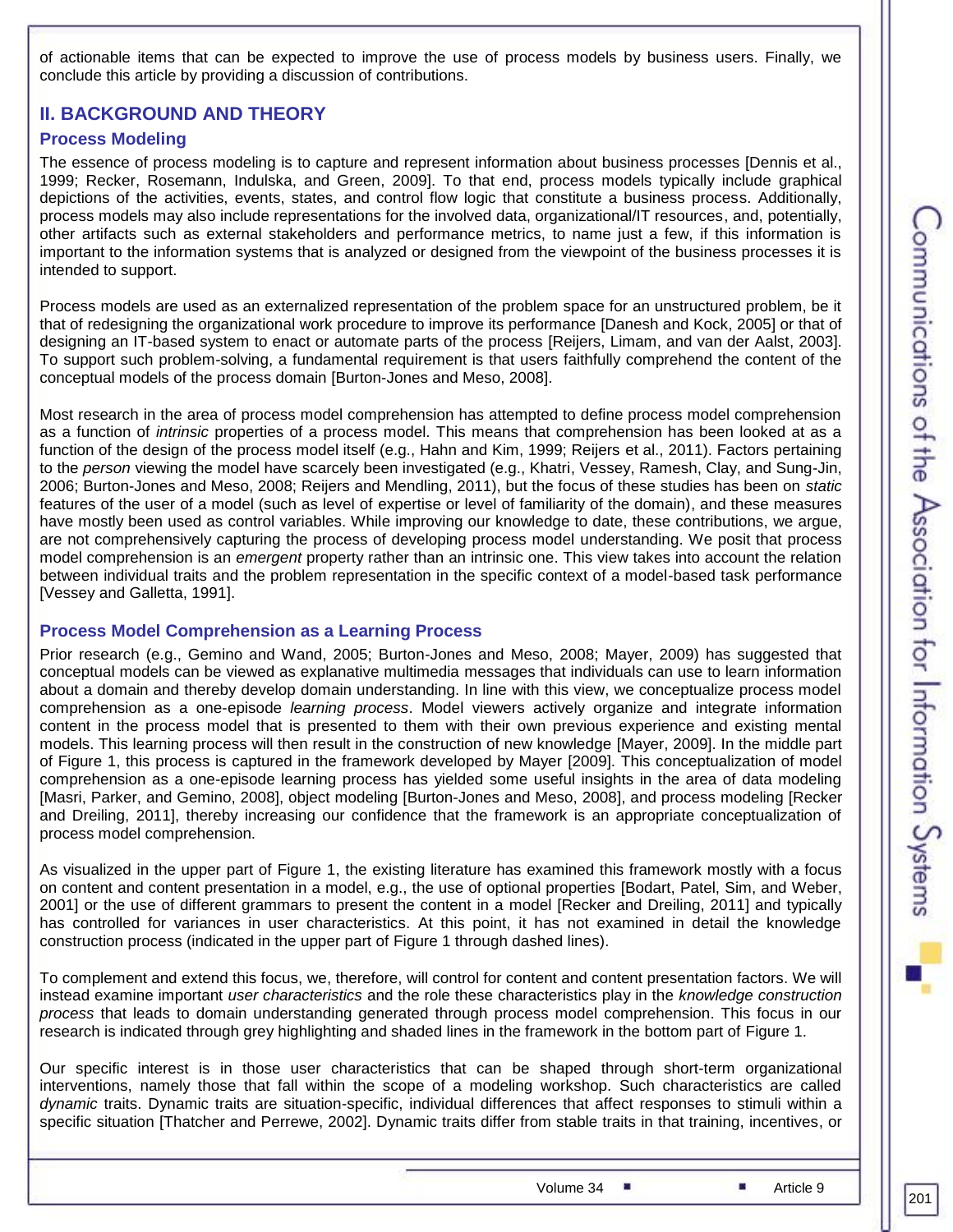other environmental stimuli can be used to promote or prevent their influence on behavior, while stable traits exhibit largely constant effects (such as levels of experience or familiarity).



### **Knowledge Construction in Process Model Comprehension**

To conceptualize the knowledge construction process in Mayer's [2009] theory of multimedia learning, we draw on Biggs' [1987] 3P model of learning. The 3P model is rooted in the theory of student approaches to learning [Marton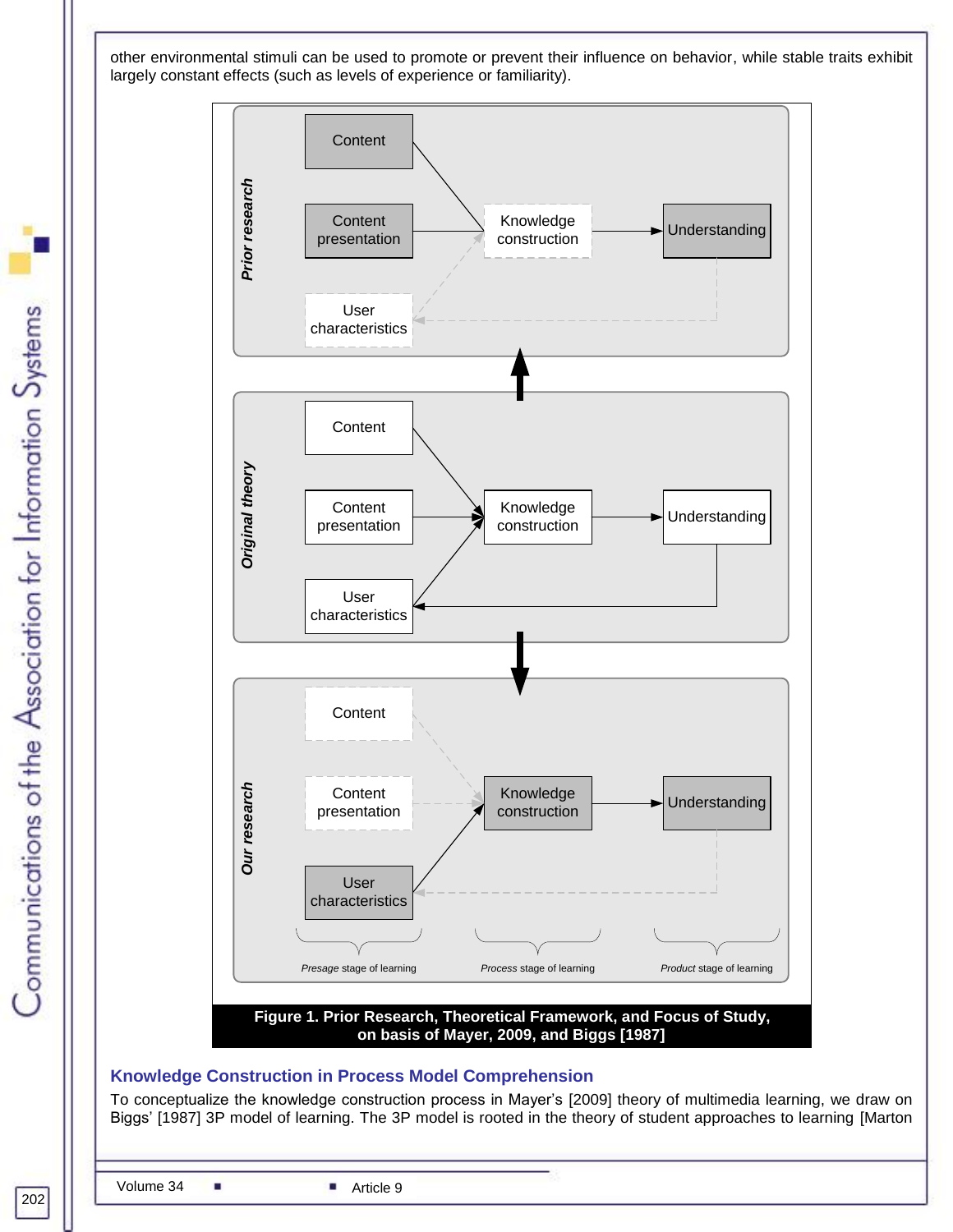and Säljö, 1976] and has become accepted due to its simplicity, comprehensiveness, and parsimoniousness of measurement.

The model identifies three stages: *process* (the learning process), *presage* (what exists prior to the learning process), and *product* (the result of the learning process). We discuss relevant elements of these stages, in turn.

### **Process**

Two factors―the learning motive and the learning strategy―are essential to understanding how students engage in learning activities. The learning motive expresses a student's desire as a drive toward learning and, in turn, determines the student's perception of learning requirements. Two types of motives can be distinguished, viz., a *surface* or a *deep* motive [Kember, Biggs, and Leung, 2004]. A surface motive is tailored to the product of the learning process and is fueled by extrinsic motivation, such as aspiring to meet a superior's expectations or to outperform others in some sort of contest. In contrast, a deep motive considers the intrinsic interest to engage in knowledge creation in anticipation of the outcome; an example is learning for self-development. The learning strategy refers to making a plan congruent to the motive about how to learn from a process model. A deep learning strategy implies learning for developing a maximum of understanding. In contrast, a surface learning strategy implies rote learning, viz., learning to memorize enough to meet a task or performance requirements.

These two factors, importantly, are not static properties of individuals. Rather, they are context-dependent, meaning that they can be influenced within the learning setting [Biggs, 1987]. Therefore, learning motive and learning strategy denote choices relevant to the learning task at hand and, as such, can be influenced through appropriate intervention strategies.

### **Presage**

The choice of learning motive and strategy depend on three important user characteristics during the *presage* stage of learning: prior knowledge, ability, and preferred style of learning [Biggs, Kember, and Leung, 2001]. In terms of prior knowledge relevant to learning from process models, research to date has shown that *prior domain knowledge* [Khatri et al., 2006] and *prior method knowledge* about process modeling [Reijers and Mendling, 2011; Mendling et al., 2012] can influence the development of understanding. Further, research in education has shown that *selfefficacy* is a third important factor because students' learning activities are influenced by their broad expectations about their ability to successfully perform a specific task or behavior [Zhang, 2000].

These three factors correspond to broad and stable traits of individuals, which have been shown to predispose individuals in task-based performances, but do so in a consistent manner [Bandura, 1997] and thus exert a less pervasive influence on dynamic individual differences [Day and Silverman, 1989]. Given that these traits cannot easily be subjected to influence through short-term interventions within the scope of a modeling workshop, and because their broad influence on model-based task performance has been demonstrated in prior research, we have no interest in revisiting these findings. Therefore, we will control for these prior knowledge factors when examining other antecedents of model comprehension.

In terms of abilities, comprehending process models is essentially a cognitive processing task [Gemino and Wand, 2003]. Users need to comprehend the provided conceptualization, abstract from irrelevant details provided, and instead select those informational objects relevant to the problem-solving task at hand. Depending on the viewer's cognitive information-processing abilities, the external representation (the process model) may be different from the internal representation (the internal mental model) developed by the viewer. We argue, therefore, that understanding which cognitive abilities are important to the process of understanding process models will be key to designing incentives or stimuli in workshop settings that can appropriately stimulate the relevant cognitive abilities.

*Abstraction ability* is a cognitive process that enables an individual to establish an abstract model for an entity of the external world by identifying its common information and relevant attributes or properties [Bennedsen and Caspersen, 2006]. This ability applies to process modeling, as these models themselves represent abstractions from things―individual instances of the process, to classes of things―a common model that encompasses the execution of several process instances. The ability to abstract is a fundamental prerequisite to classification (assigning elements to groups of entities based on shared characteristics), which is a key purpose of conceptual models of any sort [Parsons and Wand, 2008].

*Selection ability* is a cognitive process that enables an individual to search through a set of correlated objects, attributes, or relations to find a given object or set of objects. This ability is relevant to process modeling, as these models are typically quite large and rich diagrams with many informational artifacts, requiring the viewer to select the relevant information from the diagrams to reason about their use for the task at hand [Winn, 1993]. The ability to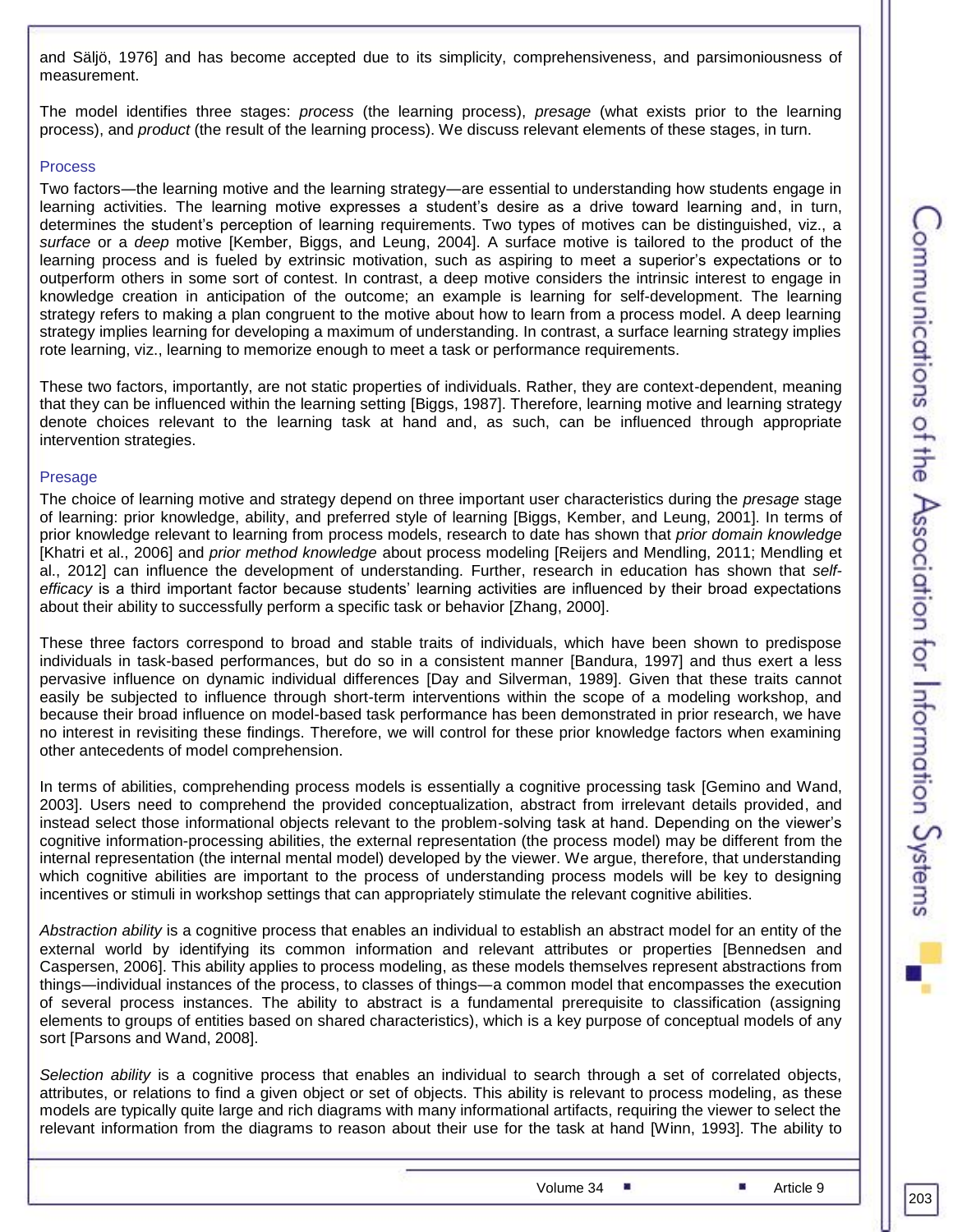select, therefore, provides an account for how well individuals can identify and retrieve relevant information from visual diagrams such as process models [Winn, 1990].

Finally, in terms of learning style, students take in and process information in different ways: by seeing and hearing, reflecting and acting, reasoning logically and intuitively, analyzing and visualizing, or steadily and in fits and starts [Felder and Silverman, 1988]. Because we are interested in how users learn about a domain from a graphical process model (a question of how an externalized knowledge representation system is perceived), we consider how these models are related to the *perceptual learning styles* of the users. Felder and Silverman's [1988] division between *sensing* and *intuitive* learning styles covers this difference. Intuitive learners prefer discovering new relations and grasping new concepts in a holistic way from information material (such as a process model), whereas sensing learners prefer learning and memorizing facts from a process model bit-by-bit. Again, we note that the learning style is a dynamic, task-dependent choice of the individual and, therefore, is susceptible to context-specific environmental stimuli.

### Product

The outcome of the learning process is a level of comprehension of the content of process model. For the purpose of our study, we define *process model comprehension* as the ability of a user to retain *domain information* from the elements in a process model [Mayer, 2009]. Therefore, *process model comprehension* refers to the learning product of being able to remember and reproduce information, such as: "What is the correct procedure for verifying invoices?" or "Which options do I have for reimbursing prior expenses?"

This definition of model comprehension relates to a user's ability to retain information about the business domain depicted in the model, as used in the study in Recker and Dreiling [2011], which is different from the definition of comprehension as a user's ability to understand the *grammatical logic* with which the model was constructed [Mendling et al., 2012]. It is also different from *deep domain understanding*, that is, a user's ability for problemsolving on the basis of a model [Gemino and Wand, 2005]. Our focus on comprehension is justified because comprehension of the domain information in a process model is a necessary prerequisite for all model-based problem-solving tasks, such as systems analysis, communication, design, organizational reengineering, project management, end-user querying, and others. In other words, for a model to be useful for any modeling-related task, it is imperative that the stakeholders doing these tasks are able to comprehend the model well and timely [Mendling et al., 2012].

### **III. RESEARCH MODEL AND HYPOTHESES**

The instantiation of our adaptation of Mayer's framework as applied to process model comprehension (see Figure 1) in a research model is shown in Figure 2. Our primary conjecture is that *process model comprehension* is a function of the learning style, learning motive, and learning strategy of the users working with the model, as well as of two relevant cognitive abilities.

We now discuss five expected effects on process model comprehension stemming from our conceptualization. In our initial two hypotheses, we explore how process model comprehension will vary, dependent on the cognitive abilities brought to bear to this task by the user. The essential argument is that the cognitive functions of abstraction and selection ability are important facilitative precursors to learning, comprehension, and problem solving, in fact, to any subsequent higher-layer cognitive activity such as reasoning, decision making, analysis, or explanation [Wang and Chiew, 2010].

First, we turn to selection ability, which is used to simplify the cognitive model of informational material that contains (some) irrelevant information. Process models are often high in complexity (the amount of information and the flow in which the information is presented, see Lassen and van der Aalst, 2009) because they contain representations of the tasks, events, states, and control flow logic that constitute a business process. They may also capture information about relevant actors, data, systems, or other process-relevant artifacts [Recker et al., 2009]. To determine whether all or only some of these objects in a model are relevant to a particular question about the domain that is being modeled, therefore, is a cognitive process of search. It requires the user to evaluate a large amount of information and make a relevant selection to find a set of correlated objects, attributes, or relations for a given object or concept [Wang et al., 2006]. Being able to mentally simplify the flow by undoing it from irrelevant parts of a process model, therefore, is expected to facilitate understanding by reducing the error-proneness of the learner, in turn facilitating model understanding. Therefore, we have:

H1. Selection ability will be positively associated with process model comprehension performance.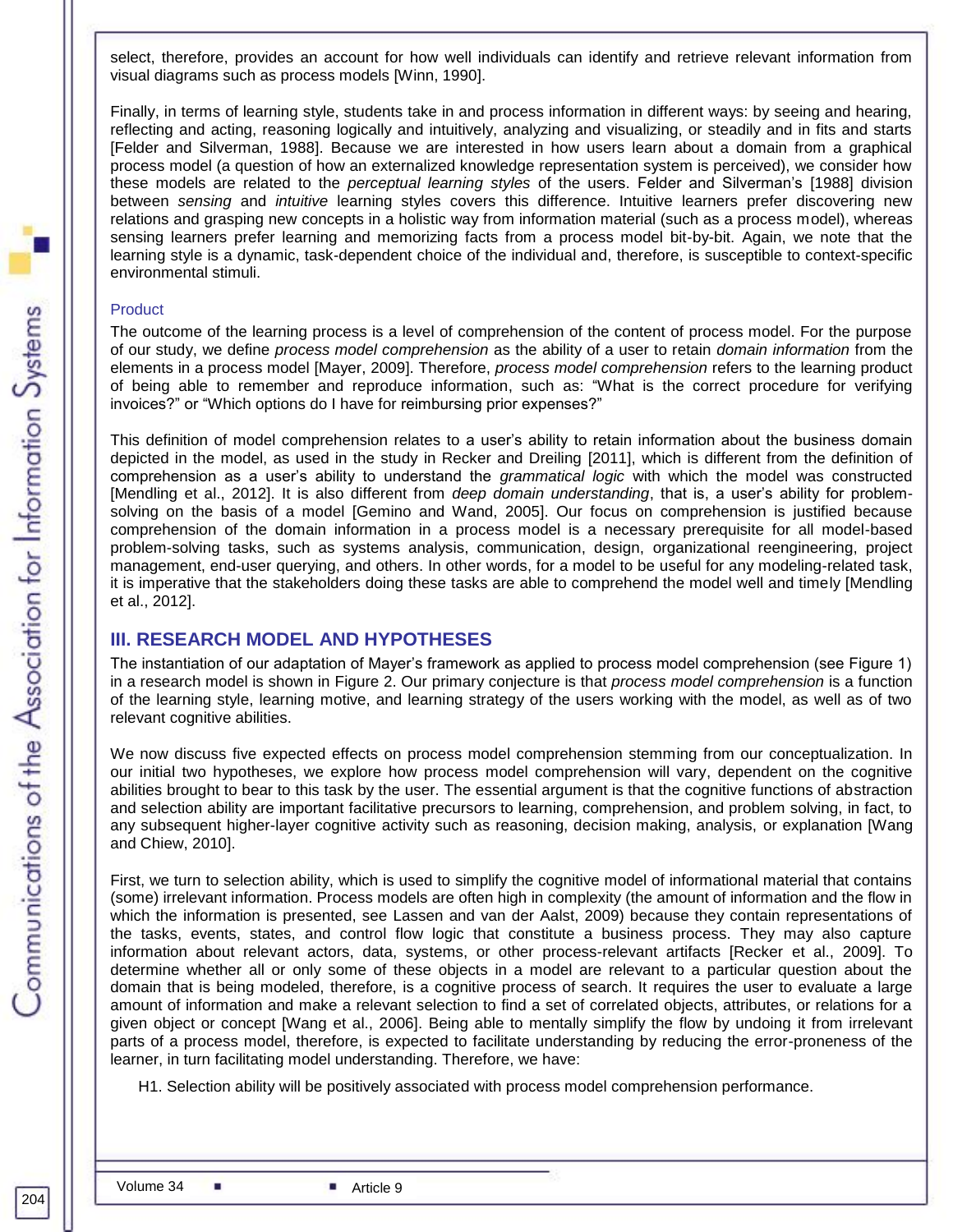

Second, we turn to abstraction ability, which is used to simplify information by deducing common attributes. In this respect, it is important to stress that a process model itself already can be seen as a procedural abstraction of how individual cases (or instances) are dealt with in a certain organizational context. To attain a domain understanding of the procedure that is captured in a process model, it is essential that the meaning and location of individual elements of a process model are specifically retained. The very reason that individual elements appear in a process model is that they either (1) show important points of differentiation between dealing with slightly different cases or (2) show distinctive stages in dealing with one single case. Therefore, increased attempts to invoke one's abstraction abilities on such a process model may work counterproductively, in the sense that important, granular information from the model is neglected and aggregated to an overly simplistic mental image. Therefore, we state:

H2. Abstraction ability will be negatively associated with process model comprehension performance.

Next, we consider the perceptual learning style. Sensing learners tend to focus on learning facts and memorizing material. Intuitive learners, on the other hand, often prefer discovering possibilities and relationships; they also prefer discovering new relations and are known to be impatient and inferior with details [Felder and Brent, 2005]. As the learning goal in our study setting is set at memorization (retaining information from a process model) rather than knowledge discovery (developing novel knowledge based on the content of the model to solve new problems), these differences in style suggest that thorough bit-by-bit inspection of the different elements in the process model is expected to prevail over taking a more holistic approach of "getting the picture." As such, sensing learners are expected to outperform intuitive learners in developing process model understanding:

H3. Users with a sensing learning style will achieve a higher process model comprehension performance than users with an intuitive learning style.

Biggs [1987] argued that the engagement in learning activity depends on the user's motivation to learn. This motivation can be either intrinsic (deep motive) or extrinsic (surface motive). The former relates to following a deep approach aimed at the creation of meaning and individual learning. The latter fuels a surface approach to learning, targeted at meeting exterior expectations and/or outperforming others. Through our focus on process model comprehension, the learning goal is inclined toward a performance goal (scoring as high as possible in comparison to others) rather than a learning goal―increasing one's competency, understanding, and appreciation for what is being learned [Covington, 2000]. The performance goal is an extrinsic motivator, more in line with a surface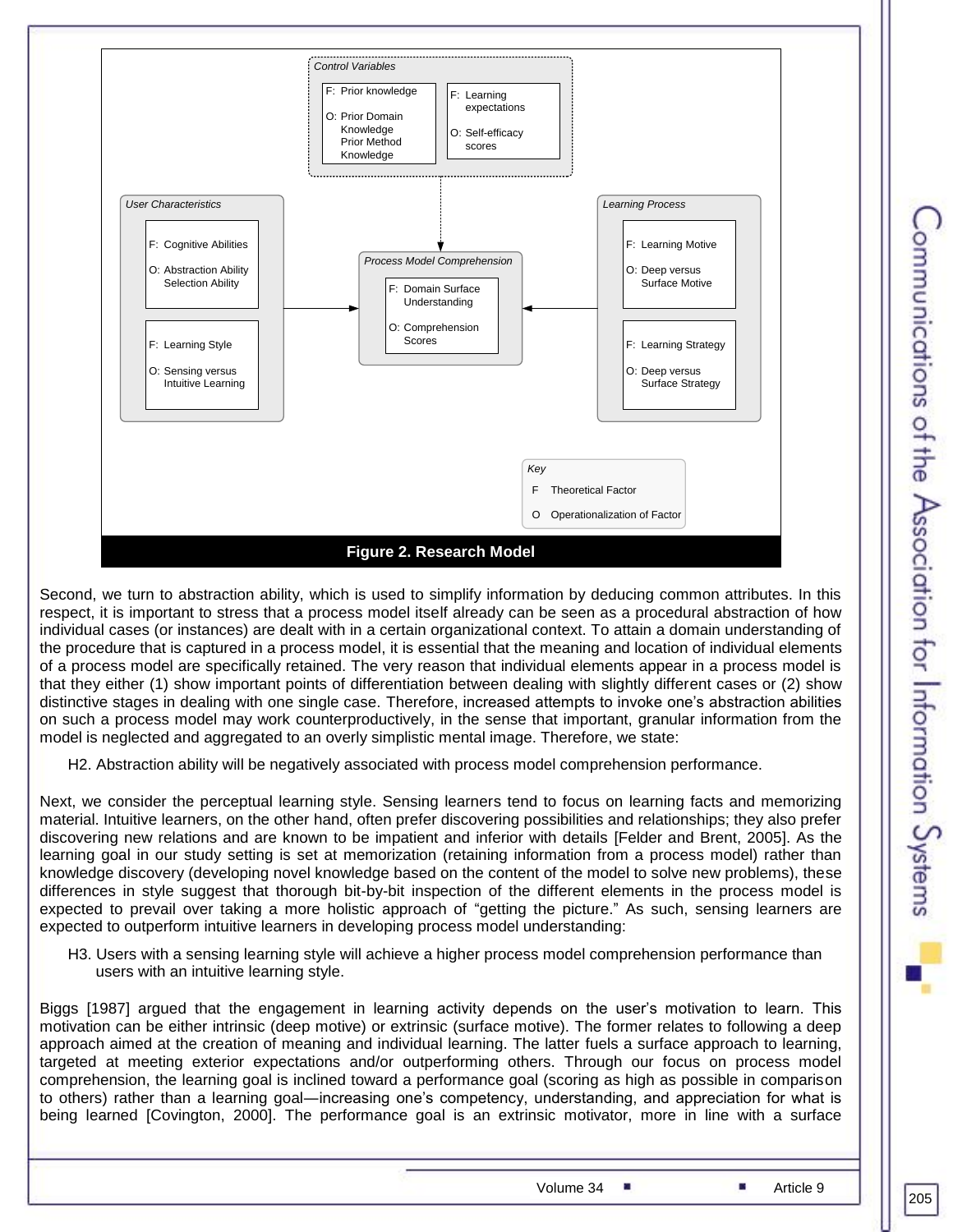approach to learning. Therefore, we suggest that users following a surface approach to learning are expected to attain higher levels of process model understanding based on goal-approach compatibility:

- H4. Users' surface learning motive will be positively associated with process model comprehension performance.
- H5. Users' surface learning strategy will be positively associated with process model comprehension performance.

Due to memorization being a prerequisite to transfer (and, hence, process model comprehension being a prerequisite for problem solving), we contend that users following a deep approach to learning also attain some level of goal-approach compatibility. Still, their approach to learning, while partly addressing the development of domain understanding, is specifically targeted at developing a thorough level of understanding aimed at complex tasks and problems and facilitating discovery of new knowledge. Therefore, we may expect that positive relationships exist to domain understanding performance; yet, these effects are likely not to be significant. This is because a deep learning strategy implies that the user engages in active interaction with the process model, critically examining its soundness and attempting to link its information to existing mental models in an attempt to uncover knowledge that is not yet present. In contrast, a surface learning strategy implies simple learning for memorization. The user tries to memorize the information in the process model without questioning it or trying hard to discover underlying patterns. This is likely to yield benefits for model comprehension over and above a deep immersion in the content.

### **IV. RESEARCH METHOD**

### **Design**

To be able to collect sufficient data while maintaining control over potentially confounding external factors, we designed a free simulation experiment [Fromkin and Streufert, 1976]. Free simulation experiments are different from traditional factorial experiment designs in that subjects are placed in a complex environment resembling a real-world situation as closely as possible where they are free to behave within the required boundaries of the study (e.g., the rules of the task setting at hand) and are asked to make decisions and choices as they see fit. Free simulations do not involve preprogrammed treatments and, thus, allow the values of the independent variables to span the natural range of the subject's experience. In effect, the experimental tasks induce subject responses, which are then measured via the research instrument. This research design was applicable because our hypotheses pertain to the characteristics of the users without relating to a specific treatment (e.g., different types of models). Instead of random assignment of participants to groups, we collected and examined several key demographic variables to evidence an appropriate variety in the responses (see below). Furthermore, we followed the suggestions of Gemino and Wand [2003] to control for those antecedents of model understanding that are considered not relevant to the theoretical arguments we advanced.

In our study, we engaged with domain experts as well as method experts. We used paper-based experimental material. Additionally, we implemented an online experimentation system to gather responses from a control group of users with average domain and method expertise (see the discussion below). Both systems displayed the experimental material in sections, allowing participants to move from section to section at their own pace. We pilottested the experiment with five domain and methodology experts, which resulted in minor modifications to instrumentation and procedure. A subsequent ANOVA test confirmed that the mode of experimentation system did not bias the results.

### **Procedures**

Instrumentation was considered in accordance with the three stages of learning suggested by Biggs [1987].

During the *presage* stage, we began with a pretest of prior domain and method knowledge, as well as basic demographic questions (age, gender, nationality, etc.). Next, participants were required to complete tests for the two cognitive abilities considered and their perceptual learning style.

After completing the tests, in the *process* stage, participants were shown two process models. One model dealt with a government agency's "Advertising specific vacancies" process, and the other with a "Priority placement" process. Copies of the models are available from the contact author upon request. The choice for the two process models was made based on a trade-off between internal and external validity. Using a greater multitude of models as a treatment would potentially yield higher levels of external validity. But, given our study's focus on user characteristics and their learning approach, utilizing more models potentially introduces a result bias. After all, score differences may be attributable to model features such as secondary notation or modularization [Reijers and Mendling, 2011], thereby threatening the internal validity of our research. Still, by using two cases, our research design allowed us to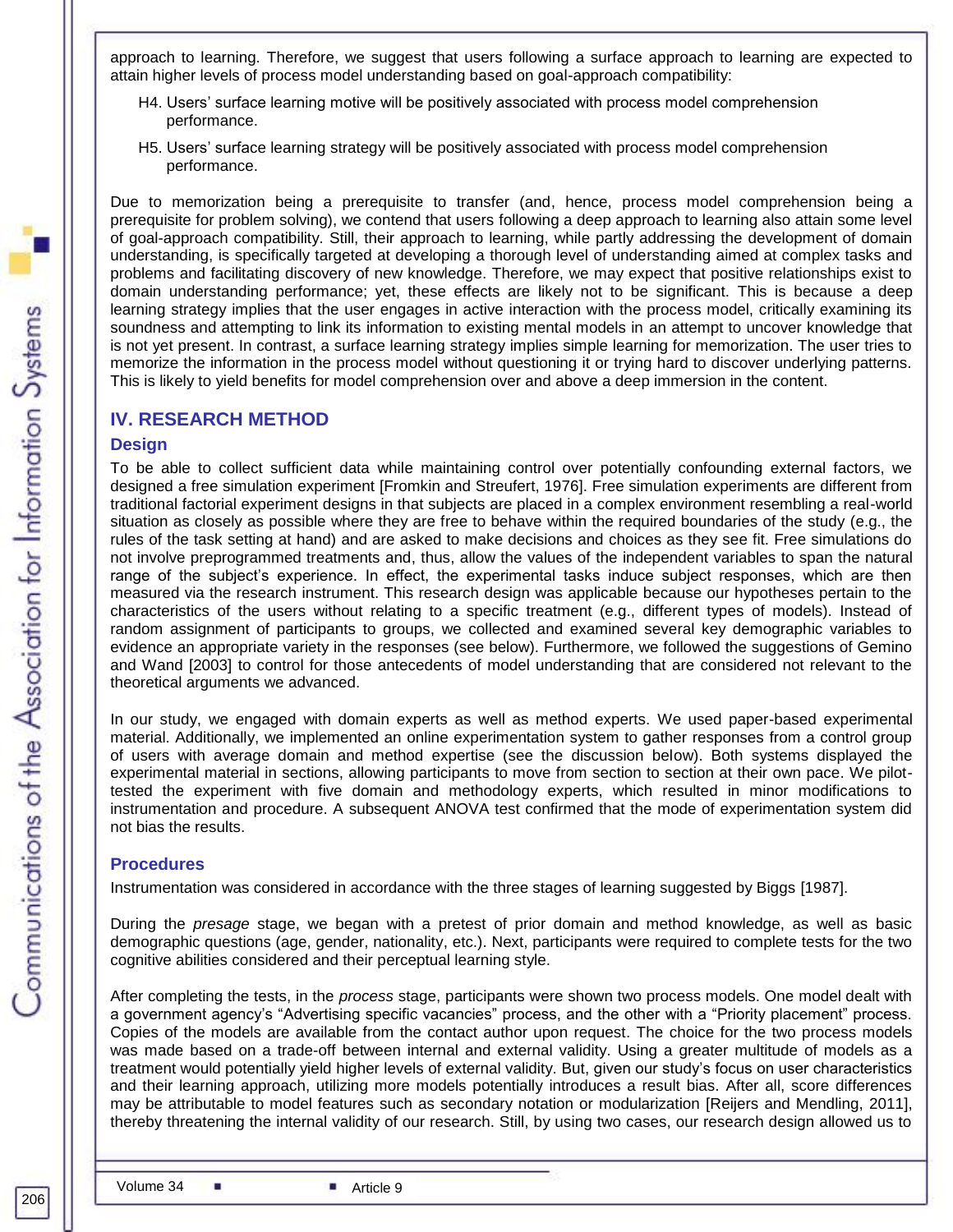replicate our findings in two different settings, thereby increasing external validity. This provided for a stronger test of our hypotheses than would have been possible with a single model case only.

The "Advertising specific vacancies" and "Priority placement" process models were selected for two reasons: First, the models were part of actual process documentation in day-to-day use at the government agency. This increased the ecological validity of the study, while ensuring content validity and avoiding inflated researcher bias (through use of an artificially created model). Second, both models were of considerable complexity, which guaranteed that the comprehension tasks were of substantial difficulty. This can be considered beneficial to generate fluctuations in comprehension performance, which allowed testing for associations with differences in user characteristics. Specifically, the models comprised over fifty objects, a size that was previously shown to affect complexity and understanding levels [Mendling, Reijers, and van der Aalst, 2010a; Recker, 2013]. Also, both models featured several instances of modularization and branching [Muketha, Ghani, Selamat, and Atan, 2010].

After the respondents were shown the two models briefly, they were asked to answer questions about learning motives and strategy. Next, the two process models were displayed again for five minutes. The online experimentation system featured a timer that automatically moved on to the next stage of the free simulation experiment. In the paper-based variant, the facilitator collected the models after five minutes before allowing participants to move on to the next stage. Last, in the *product* stage, the models were removed so that the quality of the mental representation of the domain and the models could be assessed [Gemino and Wand, 2005]. Questions about the modeled domains and the models themselves were mixed in no particular order. No posttest was required for our study.

### **Materials**

The study materials consisted of an information cover sheet with consent form and directions, as well as different sections about demographics, cognitive abilities, two process models, learning approaches, and model understanding. Appendix A displays the measurement material used (except for the cognitive abilities tests and the models used). We briefly describe important material elements in the following.

### Pretest

As control variables, we collected data on prior domain knowledge, prior method knowledge, and self-efficacy beliefs. The measures for prior knowledge of the relevant process domains (PDK-1 and PDK-2) were adopted from the measure used by Burton-Jones and Meso [2008]. Participants had to rate their own level of domain knowledge on a 7-point Likert scale, for each of the two process domains used ("Advertising specific vacancies" and "Priority placement"). To measure prior method knowledge about process modeling (PMK), we chose the set of process modeling method knowledge questions used in related studies [Mendling et al., 2012; Recker, 2013]. This set quizzes respondents' theoretical knowledge of the process modeling method in use. The questions concern grammatical rules of process model logic, derived from fundamental work in this area [Kiepuszewski, ter Hofstede, and van der Aalst, 2003], and address control flow criteria such as *reachability* [Verbeek, van der Aalst, and ter Hofstede, 2007], *deadlocks* [Sadiq and Orlowska, 2000], *liveness* [Kindler and van der Aalst, 1999], and *option to complete* [van der Aalst, 1998].

To measure self-efficacy beliefs (SE), we adapted the action-oriented operationalization of self-efficacy used by Philips and Gully [1997] because we were interested in the task-specific self-efficacy beliefs of our participants. As part of the pretest, also, several key demographic data were collected (e.g., age, nationality, gender).

### Cognitive Abilities Test

To measure abstraction ability (AA), respondents had to undertake the *Abstract Reasoning: Thinking in Figures* test [de Wit and Compaan, 2005], which required them to finalize visual series by deducing their underlying rule. To measure selection ability (SA), respondents had to complete the *Choosing a Path* test [Ekstrom, French, Harman, and Dermen, 1976], which required visual scanning to identify one path out of five that adhered to a pre-specified condition. We omit the test material from this article due to space limitations. The material is available from the Kit Reference Test for Cognitive Factors [Ekstrom et al., 1976] and the Differential Aptitude Test [de Wit and Compaan, 2005].

### Learning Style Test

To measure learning style (LS), the sensing versus intuitive learning scale by Felder and Spurlin [2005] was used. These authors defined eleven questions, which allow the mapping of a learner's score on the sensing–intuitive learning continuum. These questions were selected based on their succinctness, proven robustness, and validity and due to its frequent application in learning in technological contexts [Felder and Spurlin, 2005].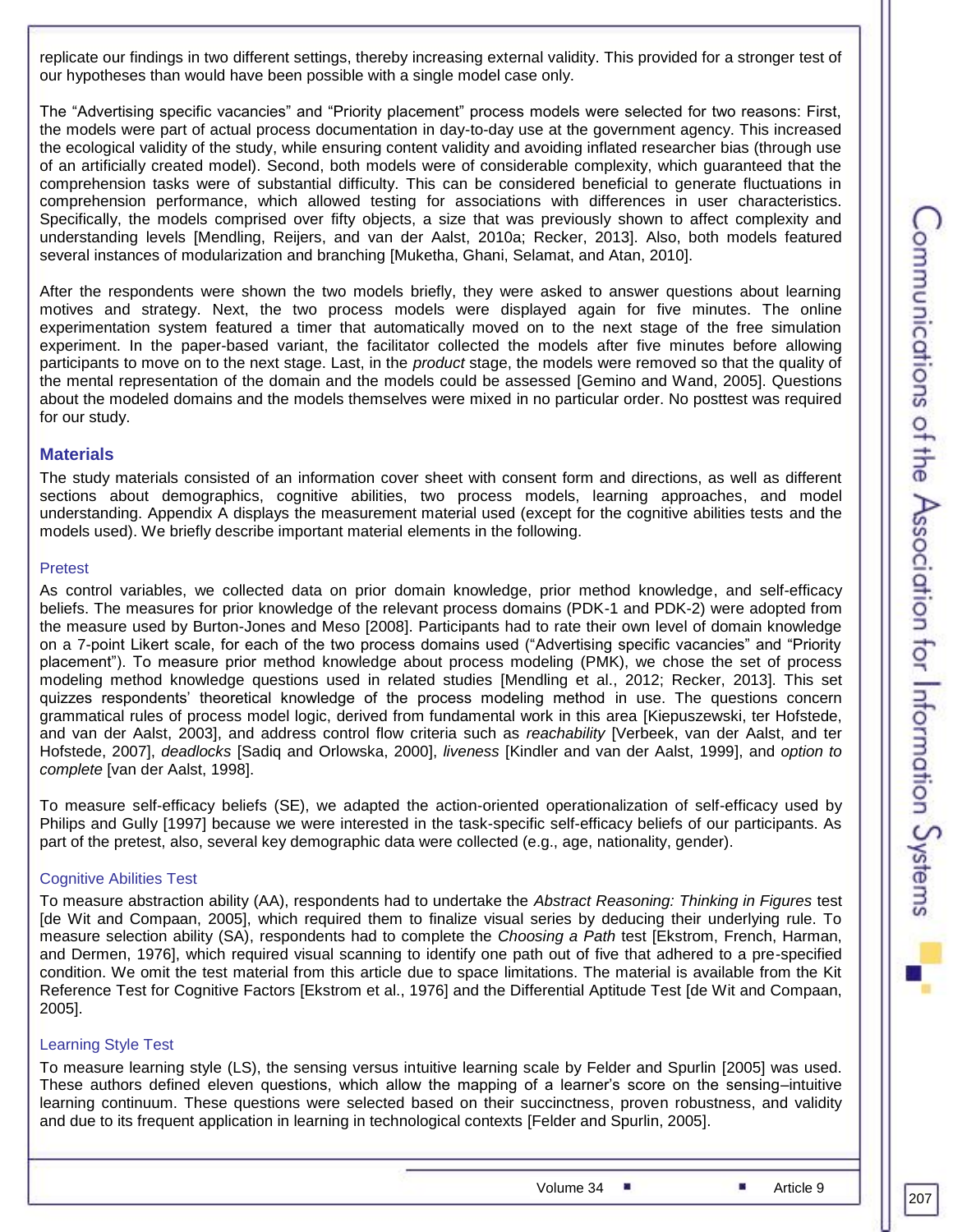### Learning Approach Test

To measure participants' learning approach in terms of deep and surface learning motive (DM and SM) and deep and surface learning strategies (DS and SS), we used the Revised Learning Process Questionnaire (R-LPQ-2F) by Kember et al. [2004]. Because their questions mainly pertain to long-term learning behavior, we selected and revised the questions to fit one-episodic short-term learning, as appropriate to our research context. This way, motives more closely resemble intention and strategies more closely relate to subsequent behavior.

### Process Model Comprehension Test

As dependent variables, we measured the participants' performance in a comprehension test about the domain modeled (comp-D1 and comp-D2), once for each of the two process domains ("Advertising specific vacancies" and "Priority placement"). The domain comprehension questions were similar to those asked in prior studies [Burton-Jones and Meso, 2008; Recker and Dreiling, 2011], in that they queried the ability to *retain* different domain information about the process modeled in each of the two cases [Mayer, 2009].

To be able to contrast the predicted effects about the understandability of a domain from a process model on the one hand, with the ability to understand the models per se on the other, we measured, as a control variable, the participant's ability to comprehend grammatical process modeling rules as they apply to the process models themselves (comp-M), as used in the literature [Mendling et al., 2012; Recker, 2013]. Similar in nature to our measure for prior method knowledge, these comprehension questions quizzed *modularity*, *concurrency, exclusiveness,* and *repetition* of the control flow logic present in the process models.

### **Participants**

Overall, ninety-two individuals participated in our study. The respondents were spread across three groups of modeling practitioners, which we determined based on different levels of domain and method knowledge. The grouping was applied to approximate the different cohorts of business users typically engaging with process models. One group was selected because of high levels of prior domain knowledge, one group was selected because of high levels of prior method knowledge, and a third group was selected because of medium levels of both prior domain and prior method knowledge. We selected respondents from these three groups to be able to examine our hypotheses across two different types of modeling practitioners, in line with the broad community of business users that can be expected to interact with process models. Table 1 summarizes the normalized average scores on prior domain and prior method knowledge for each of the three groups of respondents considered.

| Table 1: Respondent Groups by Prior Domain and Prior Method Knowledge |              |                        |                        |  |  |  |  |  |  |  |
|-----------------------------------------------------------------------|--------------|------------------------|------------------------|--|--|--|--|--|--|--|
| Respondent group                                                      | <sub>N</sub> | Average score on prior | Average score on prior |  |  |  |  |  |  |  |
|                                                                       |              | domain knowledge       | method knowledge       |  |  |  |  |  |  |  |
| Domain experts                                                        | 35           | 0.80                   | 0.04                   |  |  |  |  |  |  |  |
| Method experts                                                        | 22           | 0.33                   | 0.68                   |  |  |  |  |  |  |  |
| Control group                                                         | 35           | 0.34                   | 0.30                   |  |  |  |  |  |  |  |

The group of domain experts was comprised of thirty-five staff members who were selected from a government agency in Queensland, Australia. This group scored highly on prior domain knowledge, because all of them were, as part of their jobs, involved in the business processes that were provided as models in this study. This group of individuals, therefore, can be considered a proxy for domain experts who take part in process modeling workshops.

The group of method experts was comprised of twenty-two respondents selected due to their expertise in Business Process Modeling. The group consisted of postgraduate students enrolled in a Business Process Management course at Eindhoven University of Technology, academic staff at the University of Innsbruck (Austria), and corporate partners in the Netherlands. As expected, this group had limited domain knowledge but higher levels of prior method knowledge compared to the other two groups (see Table 1). This group of individuals, therefore, can be considered a proxy for method experts that take part in process modeling workshops.

The control group consisted of thirty-five respondents, made up of postgraduate students from the Radboud University Nijmegen and Maastricht University, and some Queensland government agency staff members not affiliated with the selected processes. Members of this group did not display high scores on either prior domain or prior method knowledge.

To ensure that pooling of the data from the three samples was appropriate, we conducted independent sample ttests between the three groups of participants and relevant independent and dependent variables to ensure that differences in understanding would not result from significant heterogeneity between the respondent groups. All t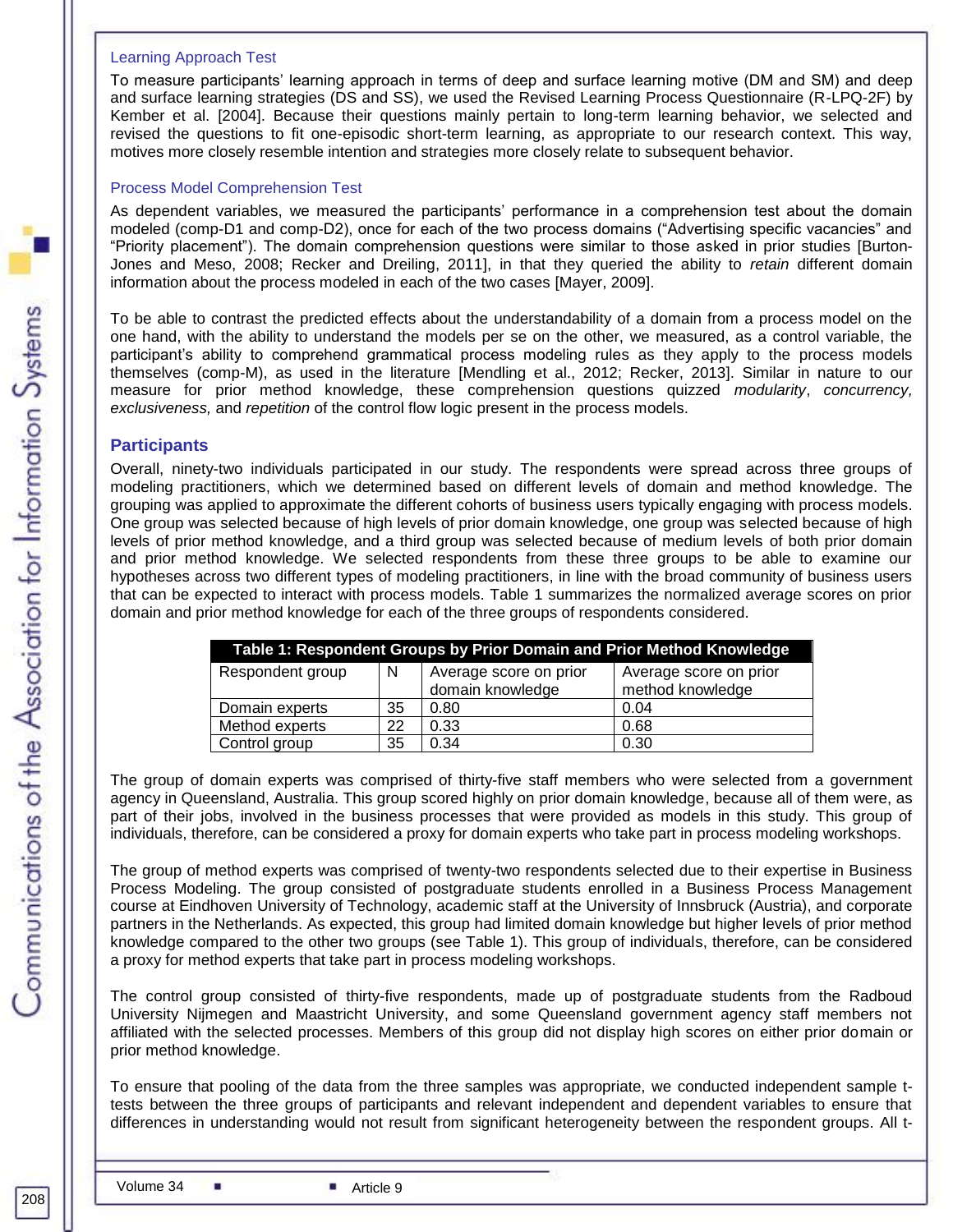tests confirmed that group differences were insignificant, except for the score differences in prior domain and method knowledge shown in Table 1.

### **V. RESULTS**

After eliminating three incomplete and one invalid case, eighty-eight usable responses were identified. The results were examined in two steps. We first screened the data for its conformance with the assumptions of our tests, after which we examined the tests of our predictions.

### **Data Screening and Validation**

We started by assessing validity and reliability of the Likert-type measures, viz., prior domain knowledge (PDK-D1 and PDK-D2), self-efficacy (SE), deep/surface learning motive (DM/SM), and deep/surface learning strategy (DS/SS), through an exploratory factor analysis implemented in SPSS 19.0 [Tabachnick and Fidell, 2001]. Several iterations of the factor analysis were conducted to eliminate problematic measurement items and to see whether our item adaptations to the one-episode learning setting was appropriate. It became apparent that some measurement items for surface learning strategy needed to be culled due to bad loading. We retained a three-item measure that appropriately captures a surface strategy to memorize material in the learning task at hand. Item properties are shown in Table 2. Table 3 summarizes scale properties. Appendix A summarizes the final measurements used in our analyses.

| <b>Table 2: Item Properties</b> |      |          |         |  |  |  |  |  |  |  |
|---------------------------------|------|----------|---------|--|--|--|--|--|--|--|
| Item                            | Mean | St. Dev. | Loading |  |  |  |  |  |  |  |
| PDK-D1                          | 2.48 | 1.38     | 0.92    |  |  |  |  |  |  |  |
| PDK-D2                          | 2.61 | 1.37     | 0.92    |  |  |  |  |  |  |  |
| SE <sub>1</sub>                 | 3.07 | 0.94     | 0.70    |  |  |  |  |  |  |  |
| SE <sub>2</sub>                 | 2.76 | 0.93     | 0.60    |  |  |  |  |  |  |  |
| SE3                             | 3.07 | 0.89     | 0.77    |  |  |  |  |  |  |  |
| SE4                             | 3.24 | 0.92     | 0.74    |  |  |  |  |  |  |  |
| SE <sub>5</sub>                 | 3.26 | 0.90     | 0.69    |  |  |  |  |  |  |  |
| SE <sub>6</sub>                 | 3.56 | 0.79     | 0.70    |  |  |  |  |  |  |  |
| SE7                             | 2.80 | 0.89     | 0.68    |  |  |  |  |  |  |  |
| DM1                             | 3.38 | 1.10     | 0.65    |  |  |  |  |  |  |  |
| DM <sub>2</sub>                 | 2.88 | 1.00     | 0.60    |  |  |  |  |  |  |  |
| DM3                             | 3.18 | 1.26     | 0.78    |  |  |  |  |  |  |  |
| DM4                             | 3.81 | 0.83     | 0.73    |  |  |  |  |  |  |  |
| SM <sub>1</sub>                 | 2.53 | 1.14     | 0.69    |  |  |  |  |  |  |  |
| SM <sub>2</sub>                 | 3.16 | 1.13     | 0.66    |  |  |  |  |  |  |  |
| SM <sub>3</sub>                 | 2.58 | 1.06     | 0.64    |  |  |  |  |  |  |  |
| DS <sub>1</sub>                 | 3.65 | 0.86     | 0.83    |  |  |  |  |  |  |  |
| DS <sub>2</sub>                 | 3.75 | 0.63     | 0.70    |  |  |  |  |  |  |  |
| DS3                             | 3.81 | 0.71     | 0.80    |  |  |  |  |  |  |  |
| SS <sub>1</sub>                 | 2.40 | 0.88     | 0.74    |  |  |  |  |  |  |  |
| SS <sub>2</sub>                 | 2.84 | 1.02     | 0.69    |  |  |  |  |  |  |  |
| SS3                             | 2.51 | 0.88     | 0.76    |  |  |  |  |  |  |  |

| <b>Table 3: Scale Properties</b> |          |              |          |            |                |            |  |  |  |  |
|----------------------------------|----------|--------------|----------|------------|----------------|------------|--|--|--|--|
| Construct                        | Number   | Average      | St. Dev. | Cronbach's | $\overline{C}$ | <b>AVE</b> |  |  |  |  |
|                                  | of items | factor score |          | α          |                |            |  |  |  |  |
| Self-efficacy (SE)               |          | 3.11         | 0.63     | 0.83       | 0.66           | 0.80       |  |  |  |  |
| Deep learning motive (DM)        |          | 3.31         | 0.76     | 0.68       | 0.61           | 0.75       |  |  |  |  |
| Surface learning motive (SM)     | 3        | 2.76         | 0.85     | 0.63       | 0.65           | 0.80       |  |  |  |  |
| Deep learning strategy (DS)      | 3        | 3.73         | 0.57     | 0.63       | 0.66           | 0.78       |  |  |  |  |
| Surface learning strategy (SS)   | 3        | 2.58         | 0.72     | 0.66       | 0.68           | 0.81       |  |  |  |  |

As can be seen from Table 3, all constructs have Cronbach's α and composite reliability ρc higher than 0.6, which is acceptable, given that these scales were developed and used for the first time in a process modeling context. All items load significantly and higher on their presumed constructs (all  $\lambda > 0.6$ ), and the average variance extracted (AVE) for each construct exceeds the variance due to measurement error (i.e., AVE > 0.5). These results suggest appropriate convergent validity of the measures. For each construct, the AVE for each construct is also higher than the squared correlation between that and any other construct considered, which indicates discriminating validity.

Volume 34 **Article 9**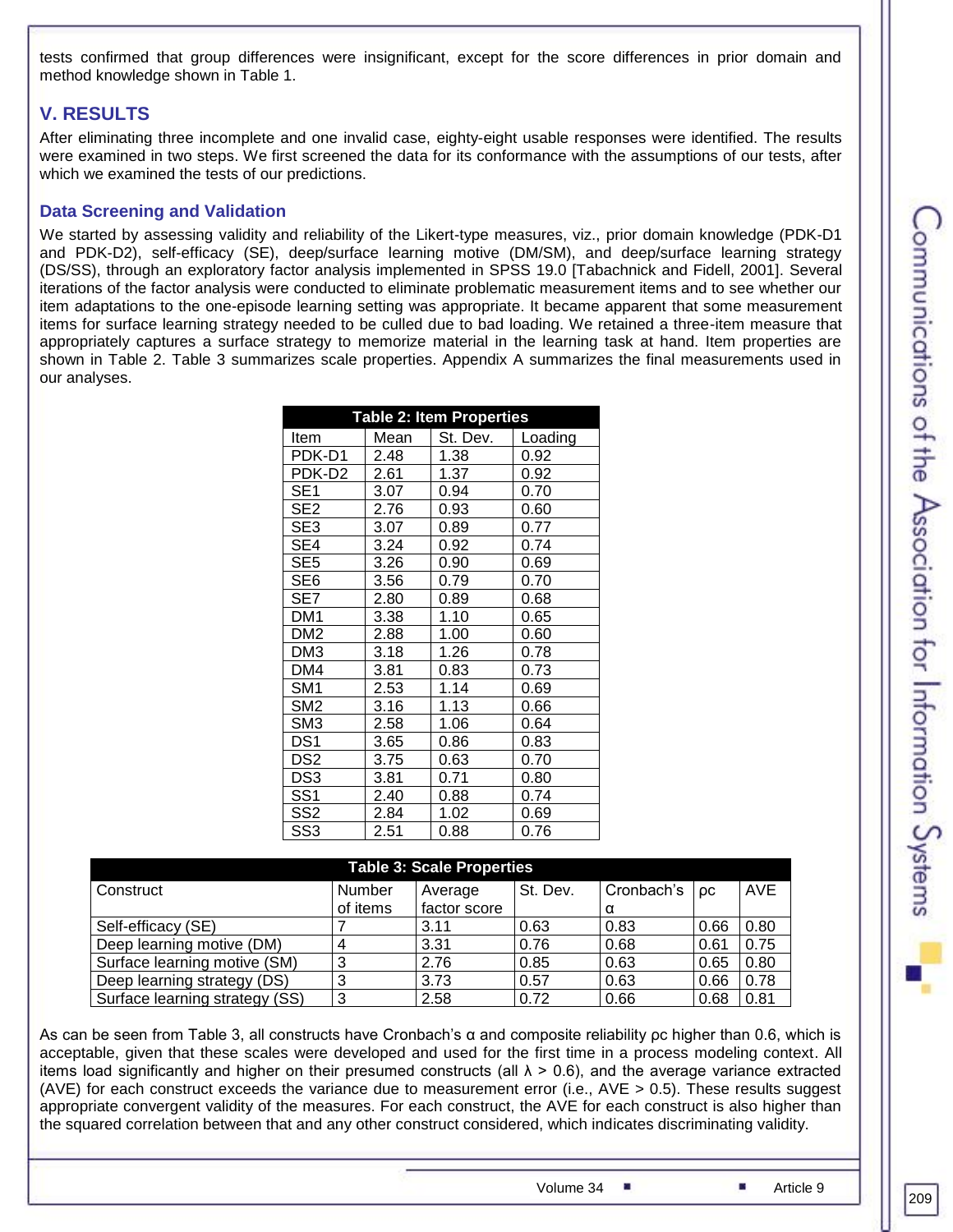Appendix B gives the correlation statistics between the average total factor scores of the multi-item measures and all other items, i.e., the single-item scores for previous method knowledge, the two cognitive abilities, the learning style, and the three types of comprehension task scores related to the two domains (comp-D1 and comp-D2) and the grammatical rules instantiated in the process model (comp-M). It can be seen that several of the considered factors correlate significantly with the comprehension task scores, suggesting their adequacy as independent factors.

We also see that self-efficacy, prior domain, and prior method knowledge do not correlate significantly with the two dependent variables. They do correlate with most of the independent factors, however, which suggests that we should include these factors as control variables, as visualized in our research model (see Figure 2). We further note that both cognitive abilities correlate as expected and that learning styles correlates strongly with abilities, knowledge, and strategies. These results were expected. Overall, we do not find any counterintuitive correlations in Appendix B.

### **Hypothesis Testing**

We ran two tests to examine our hypotheses.

First, to examine the data collected on H1–H2, H4, and H5, we estimated two hierarchical regression analyses, one for each process model. These analyses were carried out with SPSS Version 19.0.

One assumption behind the use of regression analysis is that the variables are normally distributed. Our data screening confirmed that these criteria were met for the measures for abstraction ability and selection ability, the dependent variables comp-D1 and comp-D2, as well as for the control variables prior domain knowledge and prior method knowledge. The principal components analysis for the factors' deep learning motive (DM), surface learning motive (SM), deep learning strategy (LS), and surface learning strategy (SS), as well as the control variable selfefficacy (SE), allowed us to extract average total factor scores that also satisfied these assumptions.

We ran the two three-step hierarchical regression analyses as follows. In step one, we entered prior domain knowledge (PDK-1 and PDK-2), prior method knowledge (PMK), and self-efficacy (SE) as control variables. This was done because they correspond to broad, stable traits whose impacts are well-established in the model understanding literature. In step two, we entered our scores for the two types of cognitive abilities considered, as dynamic traits of relevance to the model-based task at hand. In step three, we added the scores for learning motive and learning strategy as further dynamic traits. This hierarchical analysis allowed us to test whether each of the dynamic traits considered (cognitive abilities, learning process) added significantly to the model. We completed these steps for both domain understanding scores for model 1 and model 2.

Table 4 provides descriptive statistics from the analyses. Tables 5 and 6 provide the details of the two hierarchical regression analyses showing the standardized beta coefficients and significance levels.

| Table 4: Hierarchical Regression Analyses: Descriptive Statistics |       |               |
|-------------------------------------------------------------------|-------|---------------|
| Variable                                                          | Mean  | St. Deviation |
| Model comprehension model 1 (comp-D1)                             | 2.92  | 1.15          |
| Model comprehension model 2 (comp-D2)                             | 2.13  | 1.03          |
| Prior domain knowledge model 1 (PDK-1)                            | 2.48  | 1.38          |
| Prior domain knowledge model 2 (PDK-2)                            | 2.61  | 1.37          |
| Prior method knowledge score (PMK)                                | 1.74  | 2.41          |
| Self-efficacy score (SE)                                          | 3.11  | 0.63          |
| Abstraction Ability score (AA)                                    | 10.94 | 4.21          |
| Selection Ability score (SA)                                      | 5.35  | 3.53          |
| Deep Learning Motive (DM)                                         | 3.31  | 0.76          |
| Surface Learning Motive (SM)                                      | 2.76  | 0.85          |
| Deep Learning Strategy score (LS)                                 | 3.74  | 0.57          |
| Surface Learning Strategy score (SS)                              | 2.58  | 0.72          |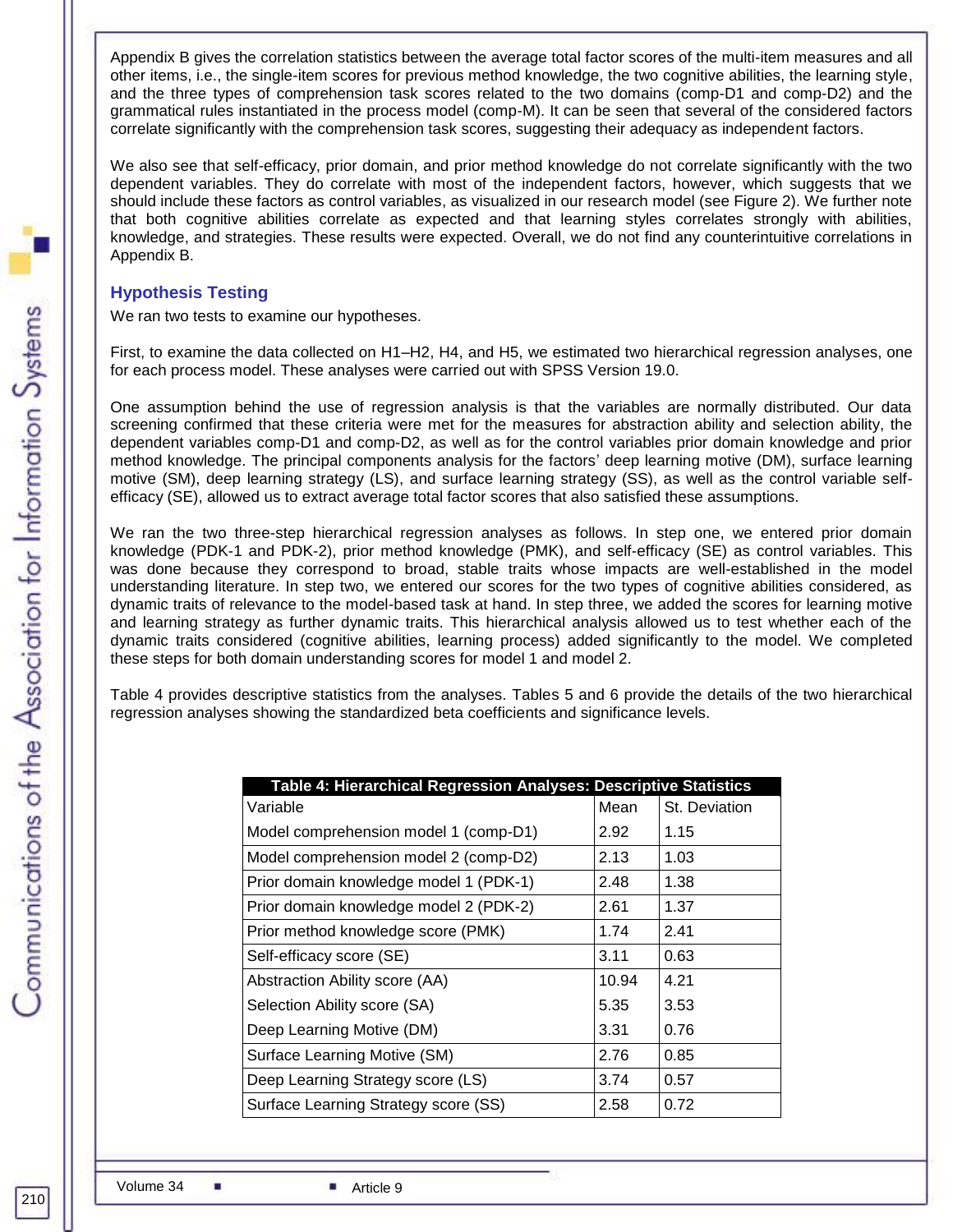| Table 5: Hierarchical Regression Analysis (Dependent Variable: Comp-D1) |                                        |                           |                               |                                   |      |  |  |  |  |  |
|-------------------------------------------------------------------------|----------------------------------------|---------------------------|-------------------------------|-----------------------------------|------|--|--|--|--|--|
| Term                                                                    | 1: Controls                            | 2: Cognitive<br>Abilities | 3: Learning<br><b>Process</b> | Collinearity<br><b>Statistics</b> |      |  |  |  |  |  |
|                                                                         | St. Beta                               | St. Beta                  | St. Beta                      | Tolerance                         | VIF  |  |  |  |  |  |
| PDK-1                                                                   | 0.02                                   | 0.13                      | 0.03                          | 0.66                              | 1.52 |  |  |  |  |  |
| <b>PMK</b>                                                              | 0.10                                   | 0.03                      | $-0.07$                       | 0.69                              | 1.45 |  |  |  |  |  |
| SE                                                                      | 0.10                                   | 0.07                      | 0.08                          | 0.80                              | 1.25 |  |  |  |  |  |
| AA                                                                      |                                        | $-0.21$                   | $-0.25*$                      | 0.55                              | 1.83 |  |  |  |  |  |
| SА                                                                      |                                        | $0.46**$                  | $0.56***$                     | 0.47                              | 2.12 |  |  |  |  |  |
| DM                                                                      |                                        |                           | 0.01                          | 0.66                              | 1.52 |  |  |  |  |  |
| <b>SM</b>                                                               |                                        |                           | $-0.34**$                     | 0.80                              | 1.25 |  |  |  |  |  |
| DS                                                                      |                                        |                           | 0.18                          | 0.60                              | 1.67 |  |  |  |  |  |
| SS                                                                      |                                        |                           | $0.29*$                       | 0.74                              | 1.34 |  |  |  |  |  |
| F                                                                       | 0.62                                   | $2.40*$                   | $3.04**$                      |                                   |      |  |  |  |  |  |
| F change                                                                | 0.62                                   | $4.97**$                  | $3.45**$                      |                                   |      |  |  |  |  |  |
| R <sub>2</sub> change                                                   | 0.02                                   | $0.11*$                   | $0.13*$                       |                                   |      |  |  |  |  |  |
| R <sub>2</sub>                                                          | 0.02                                   | 0.13                      | 0.26                          |                                   |      |  |  |  |  |  |
|                                                                         | $p$ < 0.05; ** p < 0.01; ***p < 0.001. |                           |                               |                                   |      |  |  |  |  |  |

| Table 6: Hierarchical Regression Analysis (Dependent Variable: Comp-D2) |                                          |                           |                               |                                   |      |  |  |  |  |
|-------------------------------------------------------------------------|------------------------------------------|---------------------------|-------------------------------|-----------------------------------|------|--|--|--|--|
| Term                                                                    | 1: Controls                              | 2: Cognitive<br>Abilities | 3: Learning<br><b>Process</b> | Collinearity<br><b>Statistics</b> |      |  |  |  |  |
|                                                                         | St. Beta                                 | St. Beta                  | St. Beta                      | Tolerance                         | VIF  |  |  |  |  |
| PDK-2                                                                   | 0.05                                     | 0.14                      | 0.01                          | 0.63                              | 1.59 |  |  |  |  |
| <b>PMK</b>                                                              | 0.11                                     | 0.04                      | $-0.06$                       | 0.66                              | 1.52 |  |  |  |  |
| <b>SE</b>                                                               | 0.10                                     | 0.08                      | 0.10                          | 0.82                              | 1.22 |  |  |  |  |
| AA                                                                      |                                          | $-0.28*$                  | -0.32*                        | 0.54                              | 1.85 |  |  |  |  |
| <b>SA</b>                                                               |                                          | $0.51***$                 | $0.61***$                     | 0.48                              | 2.08 |  |  |  |  |
| DM                                                                      |                                          |                           | $-0.01$                       | 0.66                              | 1.52 |  |  |  |  |
| <b>SM</b>                                                               |                                          |                           | $-0.28*$                      | 0.79                              | 1.27 |  |  |  |  |
| <b>DS</b>                                                               |                                          |                           | 0.16                          | 0.59                              | 1.68 |  |  |  |  |
| SS                                                                      |                                          |                           | $0.32**$                      | 0.72                              | 1.38 |  |  |  |  |
| F                                                                       | 0.70                                     | $3.04*$                   | $3.16**$                      |                                   |      |  |  |  |  |
| F change                                                                | 0.70                                     | $6.41**$                  | $2.94*$                       |                                   |      |  |  |  |  |
| R <sub>2</sub> change                                                   | 0.03                                     | $0.13**$                  | $0.11*$                       |                                   |      |  |  |  |  |
| R2                                                                      | 0.03                                     | 0.16                      | 0.27                          |                                   |      |  |  |  |  |
|                                                                         | $*$ p < 0.05; ** p < 0.01; ***p < 0.001. |                           |                               |                                   |      |  |  |  |  |

We first examine collinearity statistics. Multi-collinearity is present when tolerance is close to 0 (< 0.01; see Tabachnick and Fidell, 2001) or the VIF is high (> 10), in which case the beta and p coefficients may be unstable. The VIF and tolerance measures shown in Table 5 and Table 6 suggest that multi-collinearity is not an issue in our data.

Perusal of the data in Tables 5 and 6 leads to the following observations.

First, we note that, after controlling for prior domain knowledge (PDK), prior method knowledge (PMK), and selfefficacy (SE) as stable traits, cognitive abilities (AA and SA), and learning approach (DM, SM, DS, and SS) as dynamic traits significantly aid the explanation of domain understanding in both cases considered. Adding these factors step-by-step increased the R2 of the regression models to 0.26 (for comp-D1) and 0.27 (for comp-D2), with the changes in R2 being significant in each step (F change = 4.97 and 3.45, both  $p < 0.01$  for model 1; and F change =  $6.41$ ,  $p < 0.01$  and  $2.94$ ,  $p < 0.05$  for model 2).

Second, H1 and H2 hypothesized different levels of domain understanding depending on selection and abstraction abilities. In the final models in Tables 5 and 6, we see that abstraction and selection ability indeed were significant predictors of domain understanding (β = 0.56, p < 0.001, and β = -0.25, p < 0.05 for comp-D1; β = 0.61, p < 0.001,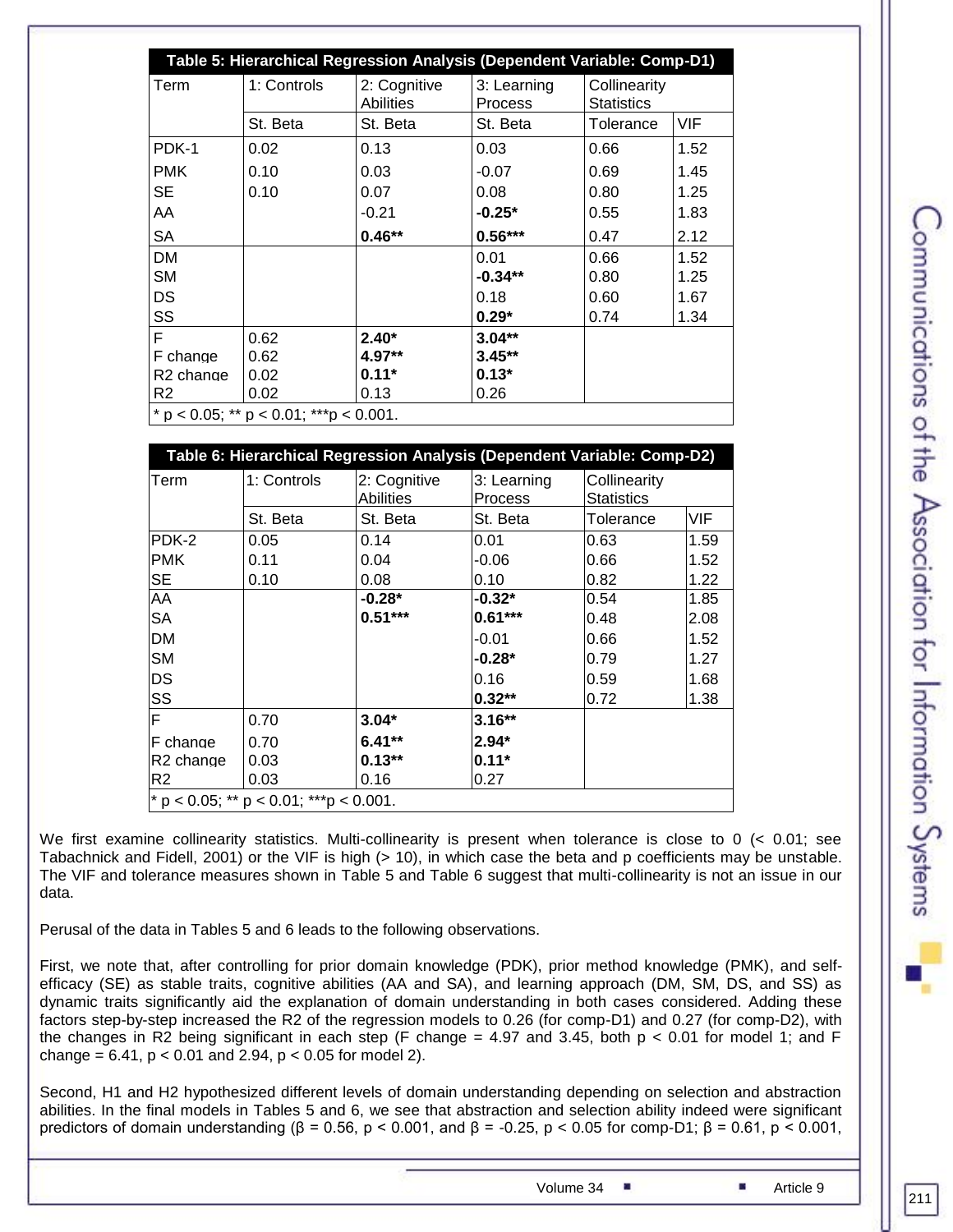and  $\beta$  = -0.32, p < 0.05 for comp-D2). As expected, selection ability had a strong (p < 0.001) positive effect, lending support to H1. Abstraction ability had a significant, somewhat weaker ( $p < 0.05$ ) and consistently negative effect on the comprehension scores, as per our expectation in H2.

Third, H4 and H5 speculated a surface learning approach to be a significant predictor of domain understanding. Tables 5 and 6 show that surface motive and surface strategy indeed were significant predictors in both cases ( $\beta$  = -0.34, p < 0.05, and β = 0.29, p < 0.05 for comp-D1; β = -0.28, p < 0.05, and β = 0.32, p < 0.01 for comp-D2). However, for the surface learning motive, we note a directionality reverse to our initial expectation. In line with our expectations related to H4 and H5, we found that, for both process models, a deep learning approach (motive and strategy) did not emerge as a significant predictor of process model comprehension.

In a subsequent test, we then examined the data collected on the learning style of the participants (sensing versus intuitive) to examine H3. The Felder and Spurlin (2005) test results in scores on a continuum between -11 and +11, with negative scores indicating a sensing style and positive scores indicating a preferences for an intuitive learning style.

Therefore, we used an analysis of the co-variance technique implemented in SPSS 19.0, with the independent factor learning style, coded as a binary variable (sensing  $= 0$ , intuitive  $= 1$ ) based on the learning style test scores received, and again using prior domain knowledge, prior method knowledge, and self-efficacy as covariates. To that end, we created three 0/1 dummy variables, one for each covariate, to divide the total factors score for each covariate by the respective median to create two groups (high and low). All following results, therefore, have been computed while controlling for differences in the covariates considered. The two domain understanding scores were used as a dependent factor in the two analyses. Table 7 shows mean values and standard deviations and Table 8 gives the results from the two ANCOVA tests.

| Table 7: Means and Standard Deviations for Process Model Comprehension Scores |    |         |               |                     |               |  |  |  |  |
|-------------------------------------------------------------------------------|----|---------|---------------|---------------------|---------------|--|--|--|--|
| Independent Factor                                                            | N  | Comp-D1 |               | Comp-D <sub>2</sub> |               |  |  |  |  |
|                                                                               |    | Mean    | St. deviation | Mean                | St. deviation |  |  |  |  |
| <b>Sensing Learning Style</b>                                                 | 35 | 3.25    | 1.07          | 2.40                | 1.01          |  |  |  |  |
| Intuitive Learning Style                                                      | 53 | 2.70    | 1.15          | 2.19                | 1.01          |  |  |  |  |

| <b>Table 8: Results from ANCOVA Tests</b> |                                        |    |      |      |                    |  |  |  |  |  |
|-------------------------------------------|----------------------------------------|----|------|------|--------------------|--|--|--|--|--|
| Dependent                                 | Independent Factor                     | df | F    | P    | <b>Partial Eta</b> |  |  |  |  |  |
| Factor                                    |                                        |    |      |      | Squared            |  |  |  |  |  |
| Comp-D1                                   | Learning Style                         |    | 5.18 | 0.03 | 0.06               |  |  |  |  |  |
|                                           | Prior Domain Knowledge model 1 (PDK-1) |    | 0.96 | 0.33 | 0.01               |  |  |  |  |  |
|                                           | Prior Method Knowledge (PMK)           |    | 0.02 | 0.88 | 0.00               |  |  |  |  |  |
|                                           | Self-efficacy (SE)                     |    | 0.12 | 0.74 | 0.00               |  |  |  |  |  |
| Comp-D <sub>2</sub>                       | <b>Learning Style</b>                  |    | 4.30 | 0.04 | 0.05               |  |  |  |  |  |
|                                           | Prior Domain Knowledge model 2 (PDK-2) |    | 1.17 | 0.28 | 0.01               |  |  |  |  |  |
|                                           | Prior Method Knowledge (PMK)           |    | 0.10 | 0.75 | 0.00               |  |  |  |  |  |
|                                           | Self-efficacy (SE)                     |    | 0.09 | 0.76 | 0.00               |  |  |  |  |  |

We observe from Table 8 that, as predicted, sensing learners achieved higher domain understanding scores than intuitive learners. The data in Table 8 confirms that these score differences are significant at  $p = 0.03$  (model 1) and  $p = 0.04$  (model 2). These results lend support to H4.

### **Post-hoc Analysis**

To strengthen the confidence in our predictions, we reran the hierarchical regression and the analysis of variance tests. This time, we used the *model comprehension score* (comp-M) that related to understanding the grammatical rules by which the process models were constructed as a dependent variable. Recall, our prediction was that none of the independent factors considered (cognitive abilities, learning style, learning approach) would be a significant predictor of this comprehension score. Our line of thinking here is that comprehension of process modeling rules was previously shown to depend on structural model qualities such as connectivity [Vanderfeesten, Reijers, Mendling, van der Aalst, and Cardoso, 2008], complexity [Recker, 2013], or modularity [Reijers et al., 2011].

We omit the detailed table of results to conserve space. The results were in line with our predictions. Neither the regression nor the variance analysis showed any significant relationships between any of the factors considered and the comp-M score. This, in turn, strengthened our confidence in the theoretical propositions advanced.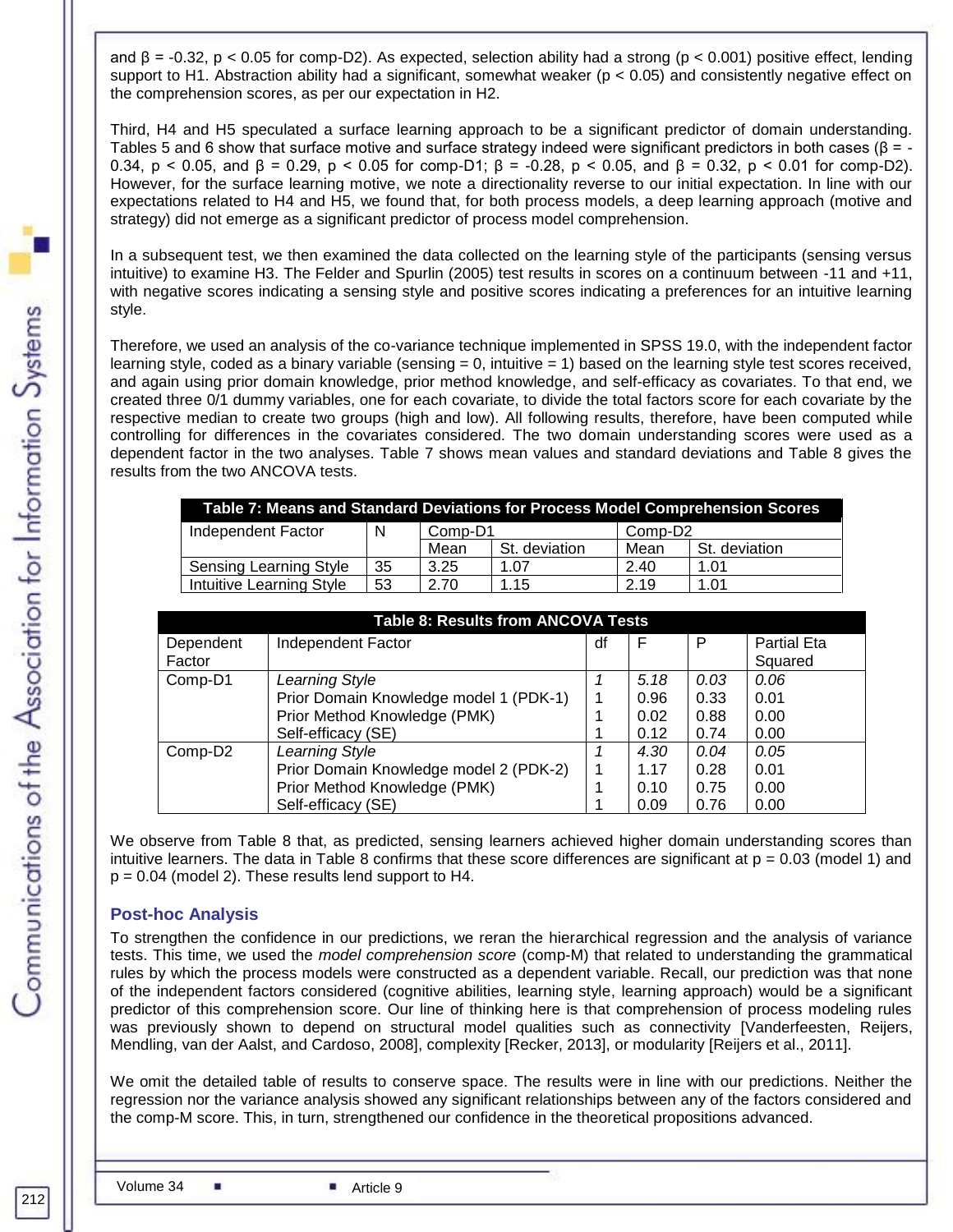### **VI. DISCUSSION**

### **Summary of Findings**

Our empirical study set out to test five hypotheses about the effects of dynamic user characteristics and learning process factors on process model comprehension, using two process models as test cases. Four of our hypotheses received full and strong support from the data. Regarding H4, we found that the data showed a significant but reversely-directed effect of the surface learning motive. Five key findings of our empirical study are worth discussing.

### Dynamic traits are of relevance to process model comprehension.

This finding suggests that appropriate organizational interventions within the scope of a modeling workshop can be expected to increase domain understanding. The hierarchical regression analysis shows that, when controlling for stable traits (such as prior knowledge), dynamic traits significantly increase the explanatory power of the model.

### Selection ability has a positive effect on domain understanding, while abstraction ability shows a negative effect.

These findings highlight an important cognitive aspect when viewing process models. The models provide the domain information on such an abstract level that model viewers are required to search (and select) the relevant information within this set of abstracted material. Cognitive *selection* skills assist with this task. Cognitive *abstraction* skills, however, appear to be largely detrimental to this search for information as they aggregate the (already aggregated) material to an even higher level of abstraction that is counterproductive to understanding specifics about the domain that is presented.

These results are of interest in that they confirm that (a) different types of cognitive abilities are relevant to comprehending a process model, and (b) different cognitive abilities have *opposite* influences on comprehension. Our results show that process model comprehension is not merely dependent on people having "better" cognitive abilities, but rather that some of these abilities (such as selection ability) are highly relevant, while others (such as abstraction ability) are detrimental. Knowing about these oppositional effects is key to designing organizational interventions that provide appropriate stimuli that both focus and increase positive influences while limiting or prohibiting negative influences.

### A sensing learning style is more suitable to attain domain understanding than an intuitive style.

This situation is attributed to sensing learners' preference for details and facts, which suits memorization better than the more holistic and innovative learning goals of an intuitor [Felder and Brent, 2005]. Our results are in line with these predictions, lending further credibility to the notion of learning styles.

### A surface learning motive has a negative effect on process model comprehension rather than a positive.

The results, on first sight, appear counterintuitive. However, by expecting that a surface motive would be conducive to attaining a memorization goal, we ceded that motives do not only relate to the initiation of behavior but also to behavioral composure [Covington, 2000]. Consistently, due to surface learners focusing on the learning product rather than the process, a surface motive may have indicated low levels of learning intensity and persistence. Clearly, these factors would inhibit any type of favorable learning outcome. This type of interpretation can be seen to be in line with research on educational strategies that have shown that surface approaches to learning are often associated with a focus on unrelated parts of the learning task, an unreflective association of facts and concepts, and a failure to distinguish common principles from specific examples [Ramsden, 1988]. And indeed, our results suggest that surface motives do not yield the type of approach of learning that would lead to good process model comprehension. Since surface denote choices toward a learning task [Biggs, 1987], this finding is instrumental for designing an environment for model learning that reduces the chances that individuals opt for a surface approach.

### A memorization strategy is an effective approach for attaining domain understanding.

Our data about the impact of learning strategies suggest that goal-strategy compatibility appears to be more accurate than a goal-motive relation. In line with our predictions, we also found that strategies focusing on deep understanding did not yield positive contributions to developing a domain understanding. These findings further emphasize the importance of *what actually happens* during the process stage toward the development of process model understanding.

### **Theoretical Implications**

Our article provides evidence that process model comprehension should be regarded as an emergent property of the relation between process model and the person viewing the model. Our findings suggest that future research into process model comprehension should refrain from taking an exclusively artifact-centric perspective. Instead, the inclusion of factors from the presage and process stages of learning should be considered.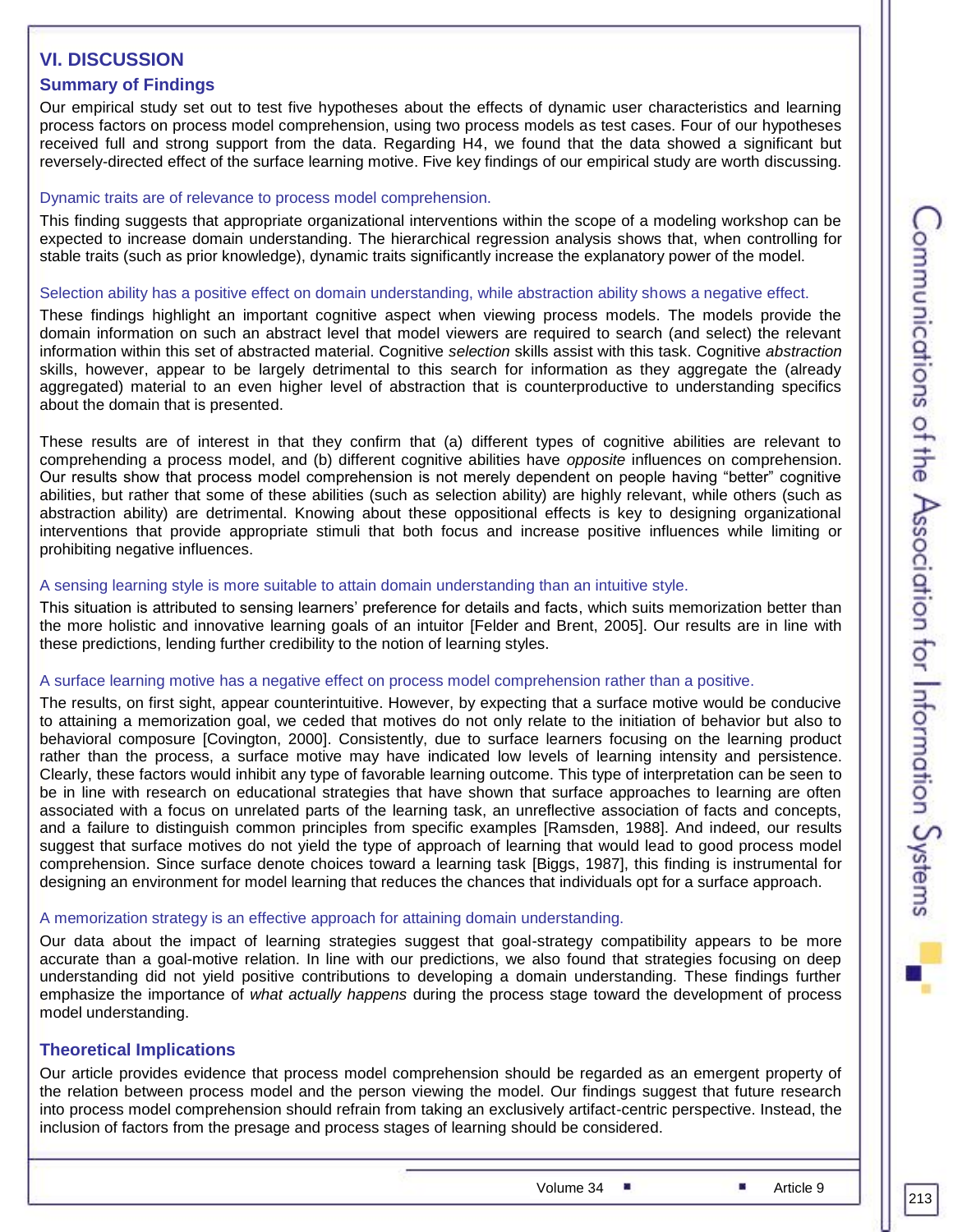Furthermore, our work provides additional evidence for the conceptualization of attaining process model comprehension as a cognitive process of learning (e.g., Gemino and Wand, 2005; Burton-Jones and Meso, 2008; Recker and Dreiling, 2011). Specifically, the effects found in our study add to the explanatory power of prior work and together inform a comprehensive body of knowledge on model understanding. This article specifically encourages the exploration of alternative presage and process factors to work toward a more integrative understanding of the effect of these stages, be it distal factors like personality [Goldberg, 1990] or higher-order cognitive factors like memorization [Wang et al., 2006].

Finally, future research could extend our approach to measuring aspects of process model comprehension. In this articale we chose to examine process model comprehension in terms of retention of domain information. Past research suggests that retention is a measure of memorization, different from using knowledge for problem solving or other transfer tasks [Gemino and Wand, 2005; Burton-Jones and Meso, 2008; Recker and Dreiling, 2011]. Future research could extend our work on model comprehension and examine the domain understanding of individuals who use process models to solve problem tasks such as organizational redesign, software specification, certification, and others.

### **Practical Implications**

We believe our findings inform a largely neglected aspect of process modeling practice—how to instruct and guide individual business users working with the models. Indeed, identifying appropriate intervention strategies would address one of the top noted issues in current process modeling, viz., defining an appropriate governance of modeling workshops [Indulska, Recker, Rosemann, and Green, 2009]. Our focus in this work has been on dynamic traits, that is, characteristics of the model user and the learning process that can be influenced through appropriate stimuli. Therefore, we can derive from the empirical findings a set of strategies to define interventions that maximize the development of domain understanding in process modeling workshops. Specifically, we identify three broad, complementary strategies.

### Design appropriate cognitive exercises.

Cognitive abilities have both positive and negative influences on process model comprehension. Thus, it is instrumental to identify appropriate stimuli to activate (only) the relevant cognitive activities immediately prior to the workshop. Similar stimulus/activation techniques are widespread in creative problem solving (e.g., Martinsen, 1993), and our findings suggest applying similar techniques in process modeling workshops. Precisely, cognitive selection activities should be stimulated while cognitive abstraction abilities should be prohibited where possible. This could be achieved either through appropriate instructive communication ("Make sure that you try not to abstract the information in the model.") or, potentially more effectively, through relevant warm-up exercises, such as those provided in the Kit of Factor-referenced Cognitive Tests [Ekstrom et al., 1976], or through the design of new stimuli techniques.

### Use appropriate instructive communication.

The positive effects of selection ability and a sensing learning style suggest that it is more effective to have people walk through a model step-by-step, rather than have them focus more holistically on making sense of the bigger picture. This is a highly actionable item for instructive communication, for instance, in presentations or prefaces. An appropriate instructive communication message, for example, could make use of multimedia techniques that explain how to inspect process models. Multimedia messaging is a highly effective technique promoted in learning contexts [Mayer, 2009]. One way to operationalize this technique in process modeling workshops is to have the flow of tokens through process models displayed in an animated and narrated video sequence.

### Implement expectation management.

The effects of learning motive and learning strategy emphasize that facilitating understanding is not only a matter of training but also of managing expectations. It, thereby, reemphasizes the notion of clearly informing business users on the purpose of a model in order to prevent them from entering the learning process with a lack of composure. Our findings further suggest that the approaches taken by individuals to make sense of a process model warrant close attention. Motive and strategy can be shaped through *appropriate environment-setting and instructions*. Therefore, our findings inform organizations how to use educational strategies (e.g., Ramsden, 1988) to facilitate a working environment in which business users working with process models can put them to their best possible use.

### **VII. CONCLUSIONS**

Process modeling is a popular and relevant use of conceptual modeling for systems analysis and design tasks. We contribute to the related body of knowledge by extending our understanding of individual difference factors and their relevance to process model comprehension. We found that different cognitive abilities, different learning styles, and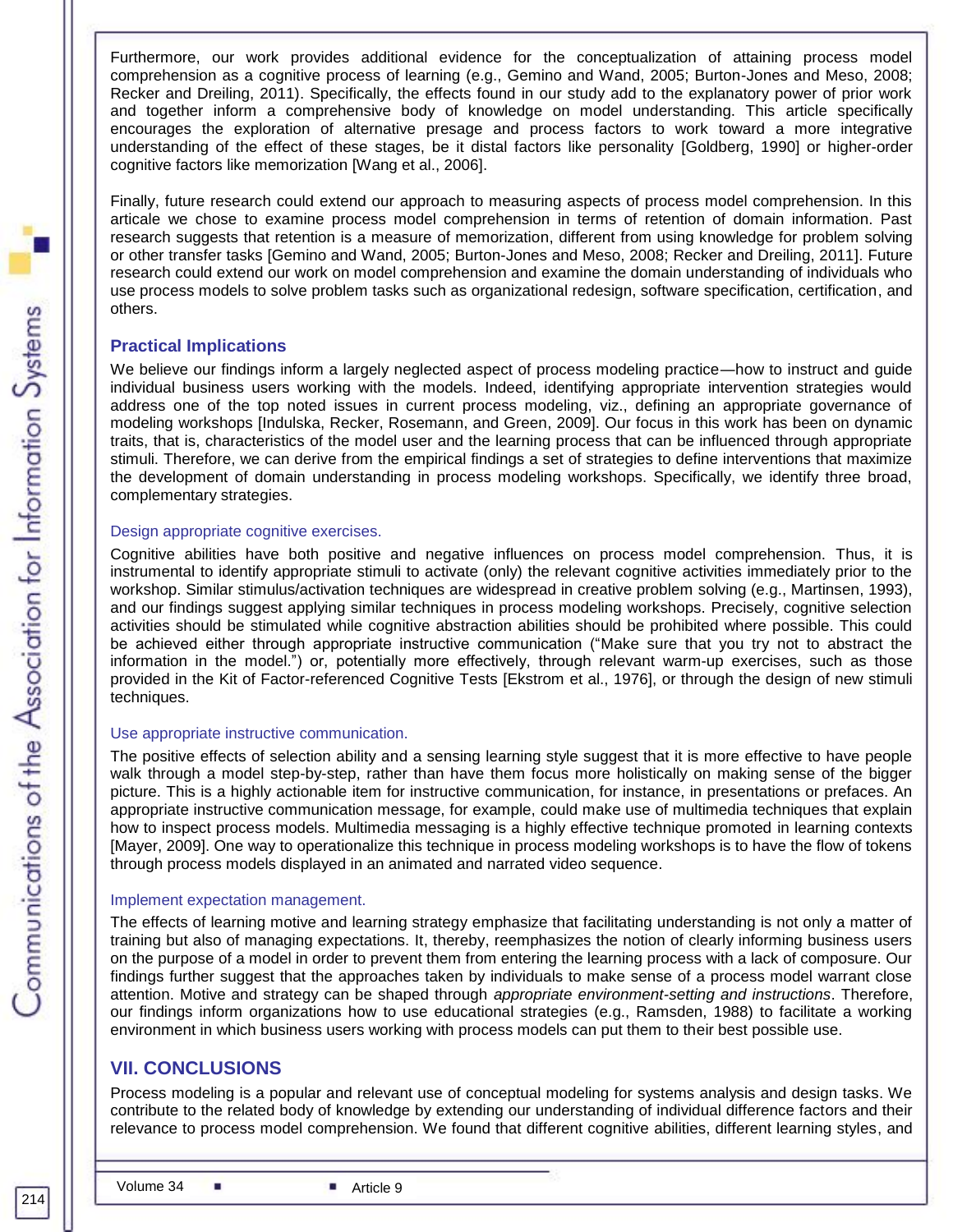different learning motives and strategies are significantly associated with the level of comprehension of domain information generated from a process model.

Overall, our findings suggest that individual dynamic user characteristics are important elements in such studies and relevant to the practice of process modeling in general. Our work informs process modeling work and outcomes and may ultimately lead to a more successful application of process models by identifying actionable items on preparing business users to their use.

### **ACKNOWLEDGMENTS**

We are thankful to all participants in our study and also express our gratitude to Queensland Government for providing process documentation that assisted in the design of our experiment. We are thankful also to scholarly participants at The University of Liechtenstein, The University of Queensland, University of British Columbia, and Humboldt University Berlin who provided constructive feedback on earlier versions of this article. Dr Recker's contributions to this study were partially supported by a Fellowship from the Alexander-von-Humboldt Foundation and by a grant from The Australian Research Council (DE120100776).

### **REFERENCES**

*Editor's Note*: The following reference list contains hyperlinks to World Wide Web pages. Readers who have the ability to access the Web directly from their word processor, or are reading the article on the Web, can gain direct access to these linked references. Readers are warned, however, that:

- 1. These links existed as of the date of publication but are not guaranteed to be working thereafter.
- 2. The contents of Web pages may change over time. Where version information is provided in the References, different versions may not contain the information or the conclusions referenced.
- 3. The author(s) of the Web pages, not AIS, is (are) responsible for the accuracy of their content.
- 4. The author(s) of this article, not AIS, is (are) responsible for the accuracy of the URL and version information.
- Agarwal, R., P. De, and A.P. Sinha (1999) "Comprehending Object and Process Models: An Empirical Study", *IEEE Transactions on Software Engineering,* (25)4, pp. 541–556.

Bandura, A. (1997) *Self-efficacy: The Exercise of Control,* New York: W.H. Freeman.

- Bennedsen, J., and M.E. Caspersen (2006) "Abstraction Ability as an Indicator of Success for Learning Objectoriented Programming?", *ACM SIGCSE Bulletin,* (38)2, pp. 39–43.
- Biggs, J.B. (1987) Student Approaches to Learning and Studying, Hawthorn, Australia: Australian Council for Educational Research.
- Biggs, J.B., D. Kember, and D.Y.P. Leung (2001) "The Revised Two-factor Study Process Questionnaire", *British Journal of Educational Psychology,* (71)1, pp. 133–149.
- Bodart, F., A. Patel, M. Sim, and R. Weber (2001) "Should Optional Properties Be Used in Conceptual Modelling? A Theory and Three Empirical Tests", *Information Systems Research,* (12)4, pp. 384–405.
- Burton-Jones, A., and P. Meso (2008) "The Effects of Decomposition Quality and Multiple Forms of Information on Novices' Understanding of a Domain from a Conceptual Model", *Journal of the Association for Information Systems,* (9)12, pp. 784–802.
- Burton-Jones, A., Y. Wand, and R. Weber (2009) "Guidelines for Empirical Evaluations of Conceptual Modeling Grammars", *Journal of the Association for Information Systems,* (10)6, pp. 495–532.
- Covington, M.V. (2000) "Goal Theory, Motivation, and School Achievement: An Integrative Review", *Annual Review of Psychology,* (51), pp. 171–200.
- Danesh, A., and N. Kock (2005) "An Experimental Study of Two Process Representation Approaches and Their Impact on Perceived Modeling Quality and Redesign Success", *Business Process Management Journal,* (11)6, pp. 724–735.
- Davies, I., P. Green, M. Rosemann, M. Indulska, and S. Gallo (2006) "How Do Practitioners Use Conceptual Modeling in Practice?", *Data & Knowledge Engineering,* (58)3, pp. 358–380.
- Day, D.V., and S.B. Silverman (1989) "Personality and Job Performance: Evidence of Incremental Validity", *Personnel Psychology,* (42)1, pp. 25–36.
- de Wit, J., and E. Compaan (2005) *DAT NL A | Differentiële Aanleg Test voor Onderwijs Versie A: Havo/Vwo,* Amsterdam, The Netherlands: Pearson Assessment and Information B.V.

Volume  $34 \rightarrow 34$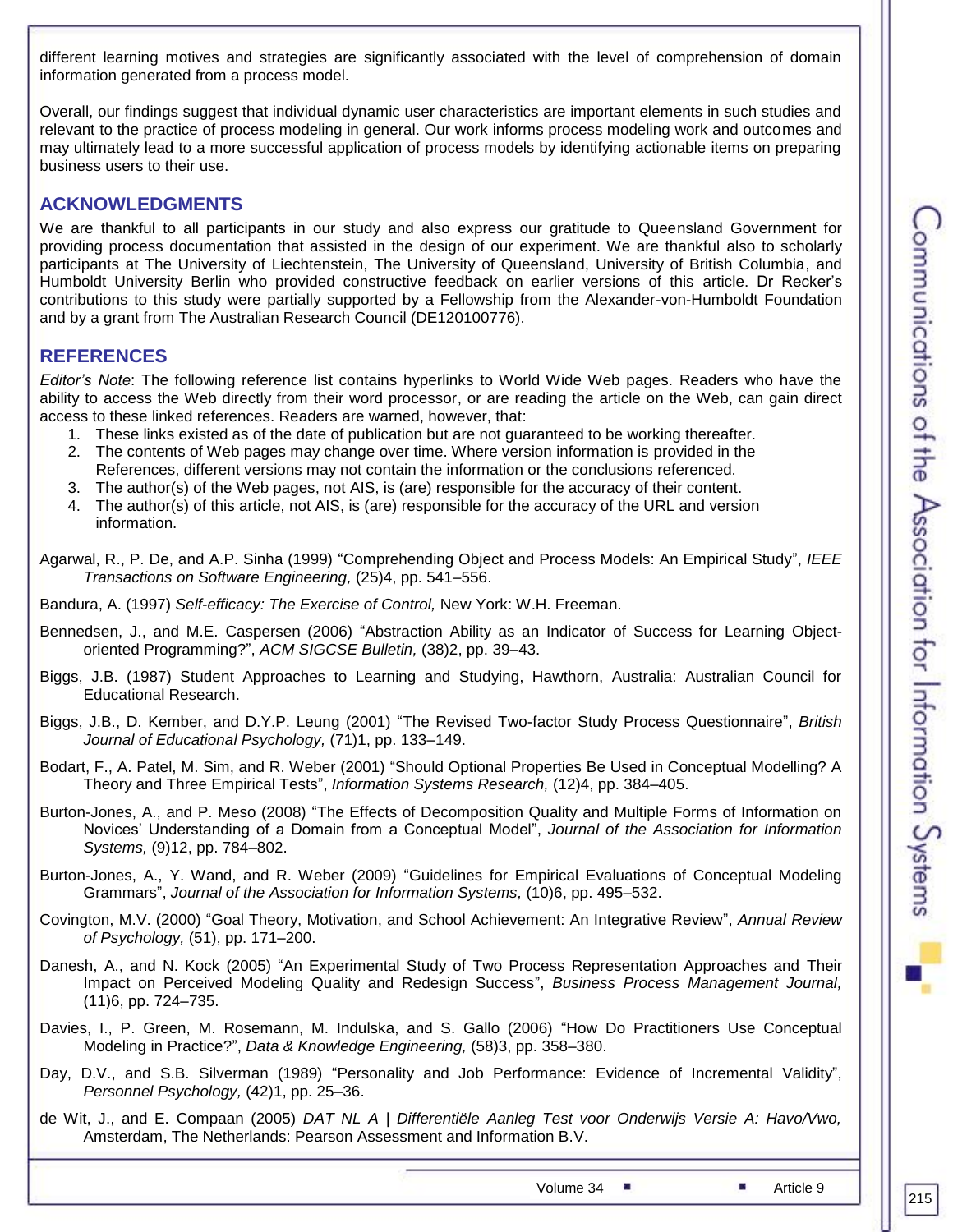Communications of the Association for Information Systems

- Dean, D.L., J.D. Lee, R.E. Orwig, and D.R. Vogel (2001) "Technological Support for Group Process Modeling", *Journal of Management Information Systems,* (11)3, pp. 43–63.
- Dennis, A.R., G. Hayes, and R.M. Daniels (1999) "Business Process Modeling with Group Support Systems", *Journal of Management Information Systems,* (15)4, pp. 115–142.
- Dumas, M., W.M.P. van der Aalst, and A.H.M. ter Hofstede (2005) *Process Aware Information Systems: Bridging People and Software Through Process Technology,* Hoboken, NJ: John Wiley & Sons.
- Ekstrom, R.B., J.W. French, H.H. Harman, and D. Dermen (1976) *Manual for Kit of Factor-referenced Cognitive Tests,* Princeton, NJ: Educational Testing Service.
- Felder, R.M., and R. Brent (2005) "Understanding Student Differences", *Journal of Engineering Education,* (94)1, pp. 57–72.
- Felder, R.M., and L.K. Silverman (1988) "Learning and Teaching Styles in Engineering Education", *Engineering Education,* (78)7, pp. 674–681.
- Felder, R.M., and J. Spurlin (2005) "Applications, Reliability and Validity of the Index of Learning Styles", *International Journal of Engineering Education,* (21)1, pp. 103–112.
- Figl, K., M. Derntl, M.C. Rodriguez, and L. Botturi (2010) "Cognitive Effectiveness of Visual Instructional Design Languages", *Journal of Visual Languages and Computing,* (21)6, pp. 259–373.
- Figl, K., J. Recker, and J. Mendling (2013) "A Study on the Effects of Routing Symbol Design on Process Model Comprehension", *Decision Support Systems,* (54)2, pp. 1104–1118.
- Fromkin, H.L., and S. Streufert (1976) *Laboratory Experimentation,* Chicago, IL: Rand McNally College Publishing Company.
- Gemino, A., and Y. Wand (2003) "Evaluating Modeling Techniques Based on Models of Learning", *Communications of the ACM,* (46)10, pp. 79–84.
- Gemino, A., and Y. Wand (2005) "Complexity and Clarity in Conceptual Modeling: Comparison of Mandatory and Optional Properties", *Data & Knowledge Engineering,* (55)3, pp. 301–326.
- Goldberg, L.R. (1990) "An Alternative 'Description of Personality': The Big-Five Factor Structure", *Journal of Personality and Social Psychology,* (59)6, pp. 1216–1229.
- Hahn, J., and J. Kim (1999) "Why Are Some Diagrams Easier to Work With? Effects of Diagrammatic Representation on the Cognitive Integration Process of Systems Analysis and Design", *ACM Transactions on Computer*–*Human Interaction,* (6)3, pp. 181–213.
- Indulska, M., J. Recker, M. Rosemann, and P. Green (2009) "Process Modeling: Current Issues and Future Challenges" in van Eck, P., J. Gordijn, and R. Wieringa (eds.), *Advanced Information Systems Engineering―CAiSE 2009,* Amsterdam, The Netherlands: Springer, pp. 501–514.
- Kember, D., J.B. Biggs, and D.Y.P. Leung (2004) "Examining the Multidimensionality of Approaches to Learning Through the Development of a Revised Version of the Learning Process Questionnaire", *British Journal of Educational Psychology,* (74)2, pp. 261–279.
- Khatri, V., I. Vessey, V. Ramesh, P. Clay, and P. Sung-Jin (2006) "Understanding Conceptual Schemas: Exploring the Role of Application and IS Domain Knowledge", *Information Systems Research,* (17)1, pp. 81–99.
- Kiepuszewski, B., A.H.M. ter Hofstede, and W.M.P. van der Aalst (2003) "Fundamentals of Control Flow in Workflows", *Acta Informatica,* (39)3, pp. 143–209.
- Kindler, E., and W.M.P. van der Aalst (1999) "Liveness, Fairness, and Recurrence", *Information Processing Letters,* (70)6, pp. 269–274.
- Kock, N., J. Verville, A. Danesh-Pajou, and D. DeLuca (2009) "Communication Flow Orientation in Business Process Modeling and Its Effect on Redesign Success: Results from a Field Study", *Decision Support Systems,* (46)2, pp. 562–575.
- Lassen, K.B., and W.M.P. van der Aalst (2009) "Complexity Metrics for Workflow Nets", *Information and Software Technology,* (51)3, pp. 610–626.
- Martinsen, Ø. (1993) "Insight Problems Revisited: The Influence of Cognitive Styles and Experience on Creative Problem Solving", *Creativity Research Journal,* (6)4, pp. 435–447.
- Marton, F., and R. Säljö (1976) "On Qualitative Differences in Learning: 1―Outcome and Process", *British Journal of Educational Psychology,* (46)1, pp. 4–11.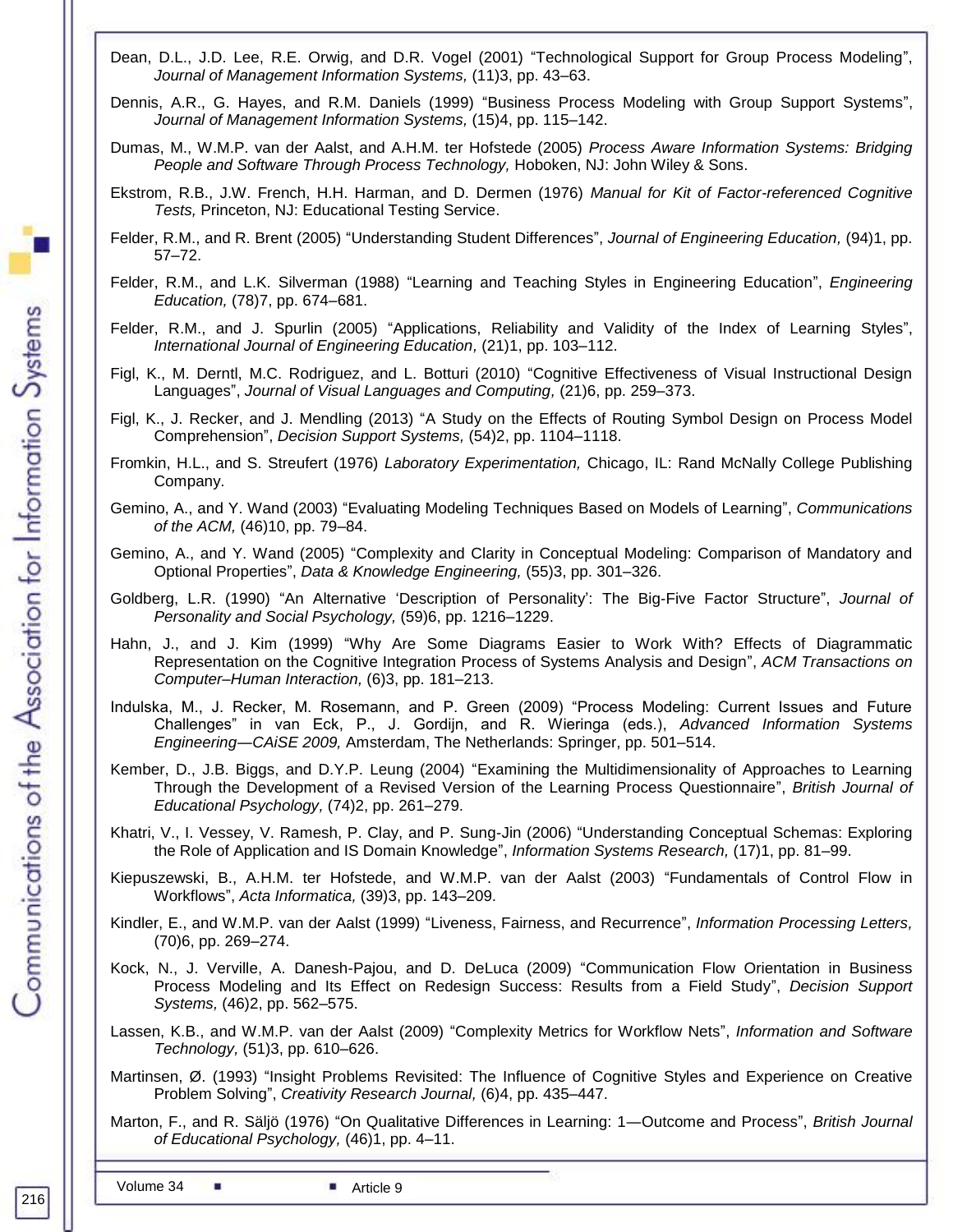- Masri, K., D.C. Parker, and A. Gemino (2008) "Using Iconic Graphics in Entity-Relationship Diagrams: The Impact on Understanding", *Journal of Database Management,* (19)3, pp. 22–41.
- Mayer, R.E. (2009) *Multimedia Learning, second edition,* Cambridge, MA: Cambridge University Press.
- Mendling, J., H. Reijers, and W.M.P. van der Aalst (2010a) "Seven Process Modeling Guidelines (7PMG)", *Information and Software Technology,* (52)2, pp. 127–136.
- Mendling, J., H.A. Reijers, and J. Recker (2010b) "Activity Labeling in Process Modeling: Empirical Insights and Recommendations", *Information Systems,* (35)4, pp. 467–482.
- Mendling, J., M. Strembeck, and J. Recker (2012) "Factors of Process Model Comprehension—Findings from a Series of Experiments", *Decision Support Systems,* (53)1, pp. 195–206.
- Muketha, G.M., A.A.A. Ghani, M.H.B. Selamat, and R. Atan (2010) "A Survey of Business Process Complexity Metrics", *Information Technology Journal,* (9)7, pp. 1336–1344.
- Parsons, J., and Y. Wand (2008) "Using Cognitive Principles to Guide Classification in Information Systems Modeling", *MIS Quarterly*, (32)4, pp. 839–868.
- Phillips, J.M., and S.M. Gully (1997) "Role of Goal Orientation, Ability, Need for Achievement, and Locus of Control in the Self-efficacy and Goal-setting Process", *Journal of Applied Psychology,* (82)5, pp. 792–802.
- Ramsden, P. (1988) *Improving Learning: New Perspectives,* London, England: Kogan Page.
- Recker, J. (2013) "Empirical Investigation of the Usefulness of Gateway Constructs in Process Models", *European Journal of Information Systems* (22), pp. 673-689.
- Recker, J., and A. Dreiling (2011) "The Effects of Content Presentation Format and User Characteristics on Novice Developers' Understanding of Process Models", *Communications of the Association for Information Systems,* (28)6, pp. 65–84.
- Recker, J., J. Mendling, and C. Hahn (2013) "How Collaborative Technology Supports Cognitive Processes in Collaborative Process Modeling: A Capabilities-Gains-Outcome Model", *Information Systems,* (38)8, pp. 1031- 1045.
- Recker, J., M. Rosemann, P. Green, and M. Indulska (2011) "Do Ontological Deficiencies in Modeling Grammars Matter?", *MIS Quarterly,* (35)1, pp. 57–79.
- Recker, J., M. Rosemann, M. Indulska, and P. Green (2009) "Business Process Modeling: A Comparative Analysis", *Journal of the Association for Information Systems,* (10)4, pp. 333–363.
- Reijers, H.A., S. Limam, and W.M.P. van der Aalst (2003) "Product-based Workflow Design", *Journal of Management Information Systems,* (20)1, pp. 229–262.
- Reijers, H.A., and J. Mendling (2011) "A Study into the Factors That Influence the Understandability of Business Process Models", *IEEE Transactions on Systems Man & Cybernetics,* Part A, (41)3, pp. 449–462.
- Reijers, H.A., J. Mendling, and R.M. Dijkman (2011) "Human and Automatic Modularizations of Process Models to Enhance Their Comprehension", *Information Systems,* (36)5, pp. 881–897.
- Sadiq, W., and M.E. Orlowska (2000) "Analyzing Process Models Using Graph Reduction Technique", *Information Systems,* (25)2, pp. 117–134.
- Sheetz, S.D., G. Irwin, D.P. Tegarden, H.J. Nelson, and D.E. Monarchi (1997) "Exploring the Difficulties of Learning Object-oriented Techniques", *Journal of Management Information Systems,* (14)2, pp. 103–131.
- Tabachnick, B.G., and L.S. Fidell (2001) *Using Multivariate Statistics, fourth edition,* Boston, MA: Allyn & Bacon.
- Thatcher, J.B., and P.L. Perrewe (2002) "An Empirical Examination of Individual Traits as Antecedents to Computer Anxiety and Computer Self-efficacy", *MIS Quarterly* (26)4, pp. 381–396.
- van der Aalst, W.M.P. (1998) "The Application of Petri Nets to Workflow Management", *The Journal of Circuits, Systems and Computers,* (8)1, pp. 21–66.
- Vanderfeesten, I.T.P., H.A. Reijers, J. Mendling, W.M.P. van der Aalst, and J. Cardoso (2008) "On a Quest for Good Process Models: The Cross-connectivity Metric" in Bellahsene, Z., and M. Léonard (eds.), *Advanced Information Systems Engineering―CAiSE 2008,* Montpellier, France: Springer, pp. 480–494.
- Verbeek, H.M.V., W.M.P. van der Aalst, and A.H.M. ter Hofstede (2007) "Verifying Workflows with Cancellation Regions and OR-joins: An Approach Based on Relaxed Soundness and Invariants", *The Computer Journal,* (50)3, pp. 294–314.

Volume 34 **Article 9**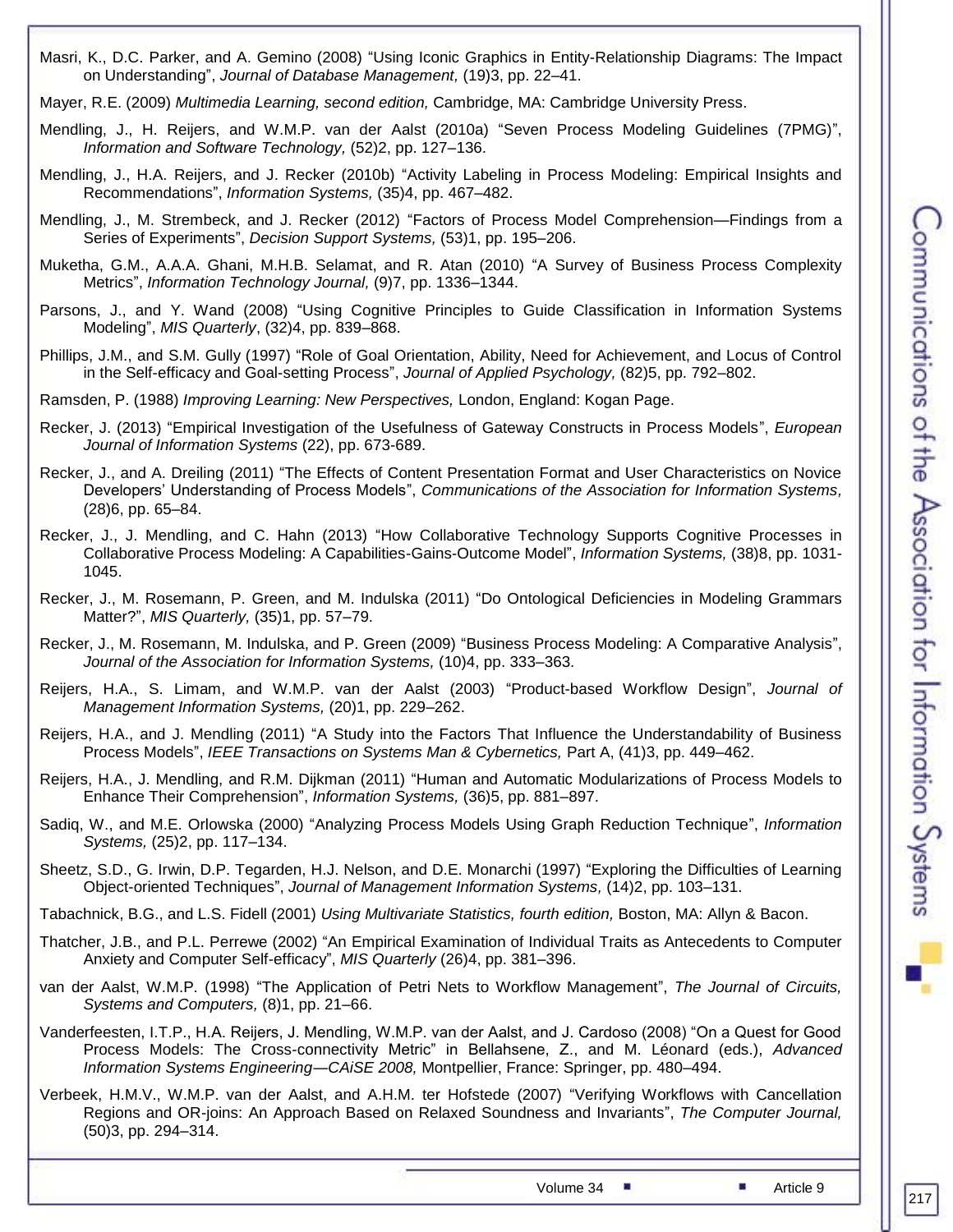- Vessey, I., and D.F. Galletta (1991) "Cognitive Fit: An Empirical Study of Information Acquisition", *Information Systems Research,* (2)1, pp. 63–84.
- Wang, Y., and V. Chiew (2010) "On the Cognitive Process of Human Problem Solving", *Cognitive Systems Research,* (1), pp. 81–92.
- Wang, Y., Y. Wang, S. Patel, and D. Patel (2006) "A Layered Reference Model of the Brain (LRMB)", *IEEE Transactions on Systems, Man and Cybernetics―Part C,* (36)2, pp. 124–133.
- Winn, W.D. (1990) "Encoding and Retrieval of Information in Maps and Diagrams", *IEEE Transactions on Professional Communication,* (33)3, pp. 103–107.
- Winn, W.D. (1993) "An Account of How Readers Search for Information in Diagrams", *Contemporary Educational Psychology* (18)2, pp. 162–185.
- Zhang, L.-F. (2000) "University Students' Learning Approaches in Three Cultures: An Investigation of Biggs's 3P Model", *The Journal of Psychology: Interdisciplinary and Applied,* (134)1, pp. 37–55.

### **APPENDIX A: FINAL MEASUREMENT ITEMS USED Control Variables**

Self-efficacy, adapted from Phillips and Gully [1997], anchored between "Strongly Disagree" and "Strongly Agree"

- 1. I feel confident in my ability to perform well on the upcoming assessment.
- 2. I am not confident that I will do as well on this assessment as I would like.
- 3. I don't feel that I am capable of performing as well on this assessment as others.
- 4. I am a fast learner for these types of assessments, in comparison to other people.
- 5. I would have to practice for a long time to be able to do well on this assessment.
- 6. I think that my performance will be adequate on this assessment.
- 7. I am sure that I can learn the techniques required for the next assessment in a short period of time.
- 8. On average, other individuals are probably not as capable of doing as well on this assessment as I am.

### Prior Domain Knowledge, adapted from Burton-Jones and Meso [2008], anchored between "Very Low" and "Very High"

- 1. Compared to other staff working in the area of processing vacancies, I would rate my level of knowledge in this area as…
- 2. If I were asked a question about priority placements, I would rate the likelihood of my being able to answer this question correctly as…

### Prior Method Knowledge, adapted from Mendling et al. [2012] [True/False]

- 1. For exclusive choices, exactly one of the alternative branches is activated.
- 2. Exclusive choices can be used to model a repetition.
- 3. If two activities are concurrent, then they are executed at the same time.
- 4. If an activity is modeled to be part of a loop, then it has to be executed at least once.
- 5. For joining multiple paths out of an OR split, you can use either XOR or AND gateways.
- 6. An OR gateway activates either one or all outgoing paths.
- 7. Every task in a process model has to be executed at least once.
- 8. A process model can have multiple starts and ends.

### **User Abilities**

### Learning Style, adapted from Felder and Spurlin [2005]

- 1. I would rather be considered
	- a. realistic
		- b. innovative
- 2. If I were a teacher, I would rather teach a course
	- a. that deals with facts and real life situations
	- b. that deals with ideas and theories
- 3. I find it easier
	- a. to learn facts

a.

Communications of the Association for Information Systems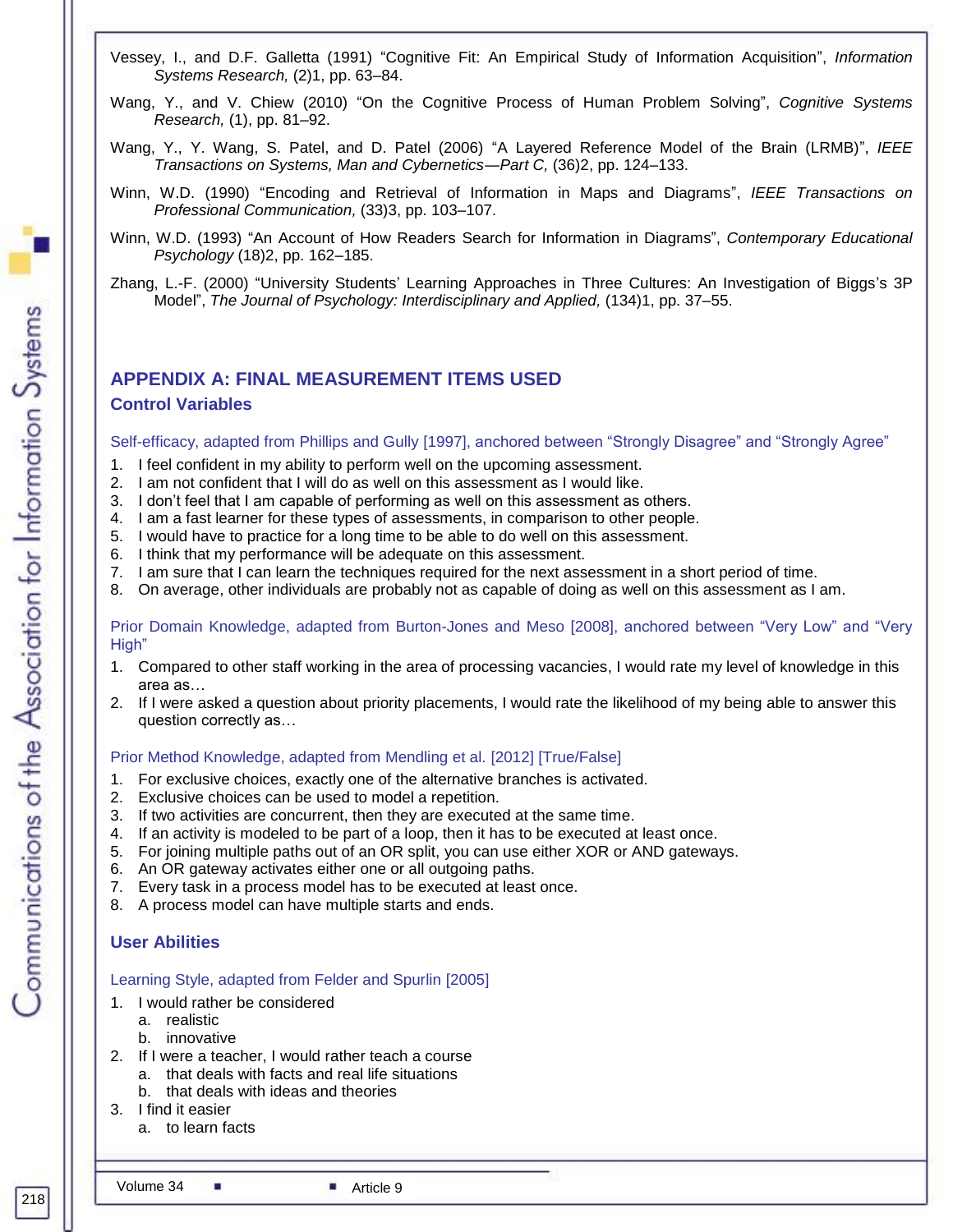- 4. In reading nonfiction, I prefer
	- a. something that teaches me new facts or tells me how to do something
	- b. something that gives me new ideas to think about
- 5. I prefer the idea of
	- a. certainty
		- b. theory
- 6. I am more likely to be considered
	- a. careful about the details of my work
	- b. creative about how to do my work
- 7. When I am reading for enjoyment, I like writers to
	- a. clearly say what they mean
	- b. say things in creative, interesting ways
- 8. When I have to perform a task, I prefer to
	- a. master one way of doing it
	- b. come up with new ways of doing it
- 9. I consider it higher praise to call someone
	- a. sensible
	- b. imaginative
- 10. I prefer courses that emphasize
	- a. concrete material (facts, data)
	- b. abstract material (concepts, theories)
- 11. When I am doing long calculations,
	- a. I tend to repeat all my steps and check my work carefully
	- b. I find checking my work tiresome and have to force myself to do it

### Abstraction Ability and Selection Ability

The material is available from Ekstrom et al. [1976] and de Wit and Compaan [2005] or from the contact author upon request.

### **Approach to Learning**

### Deep Motive, adapted from Kember et al. [2004], anchored between "Strongly Disagree" and "Strongly Agree"

- 1. I feel that nearly any topic can be highly interesting once I get into it.
- 2. I come to most (refresher) courses with questions in mind that I want answered.
- 3. I find I am continually going over my work in my mind at times like when I am on the bus, walking, or lying in bed, and so on.
- 4. I like to do enough work on a topic so that I can form my own conclusions before I am satisfied.

### Surface Motive, adapted from Kember et al. [2004], anchored between "Strongly Disagree" and "Strongly Agree"

- 1. I will be discouraged by a poor result on this assessment and will worry about how I will do in future assessments.
- 2. Whether I like it or not, I can see that doing well in assessments is a good way to move up the corporate ladder.
- 3. I desire to get good qualifications in assessments like this because I feel that I will then be able to get a reward later on.

### Deep Strategy, adapted from Kember et al. [2004], anchored between "Strongly Disagree" and "Strongly Agree"

- 1. I will try to relate what I learn in this assessment to what I have learned in other situations.
- 2. As I am engaged in the assessment I will try to relate new material to what I already know on that topic.
- 3. When I undertake this assessment I will try to understand what the modeler meant with the model.

### Surface Strategy, adapted from Kember et al. [2004], anchored between "Strongly Disagree" and "Strongly Agree"

- 1. I will aim to memorize the models by repetition, going over and over them until I know them by heart even if I do not understand them.
- 2. I find the best way to pass assessments is to try to remember answers to likely questions.
- 3. I find I can get by in most assessments by memorizing key sections rather than trying to understand them.

Volume 34 **Article 9**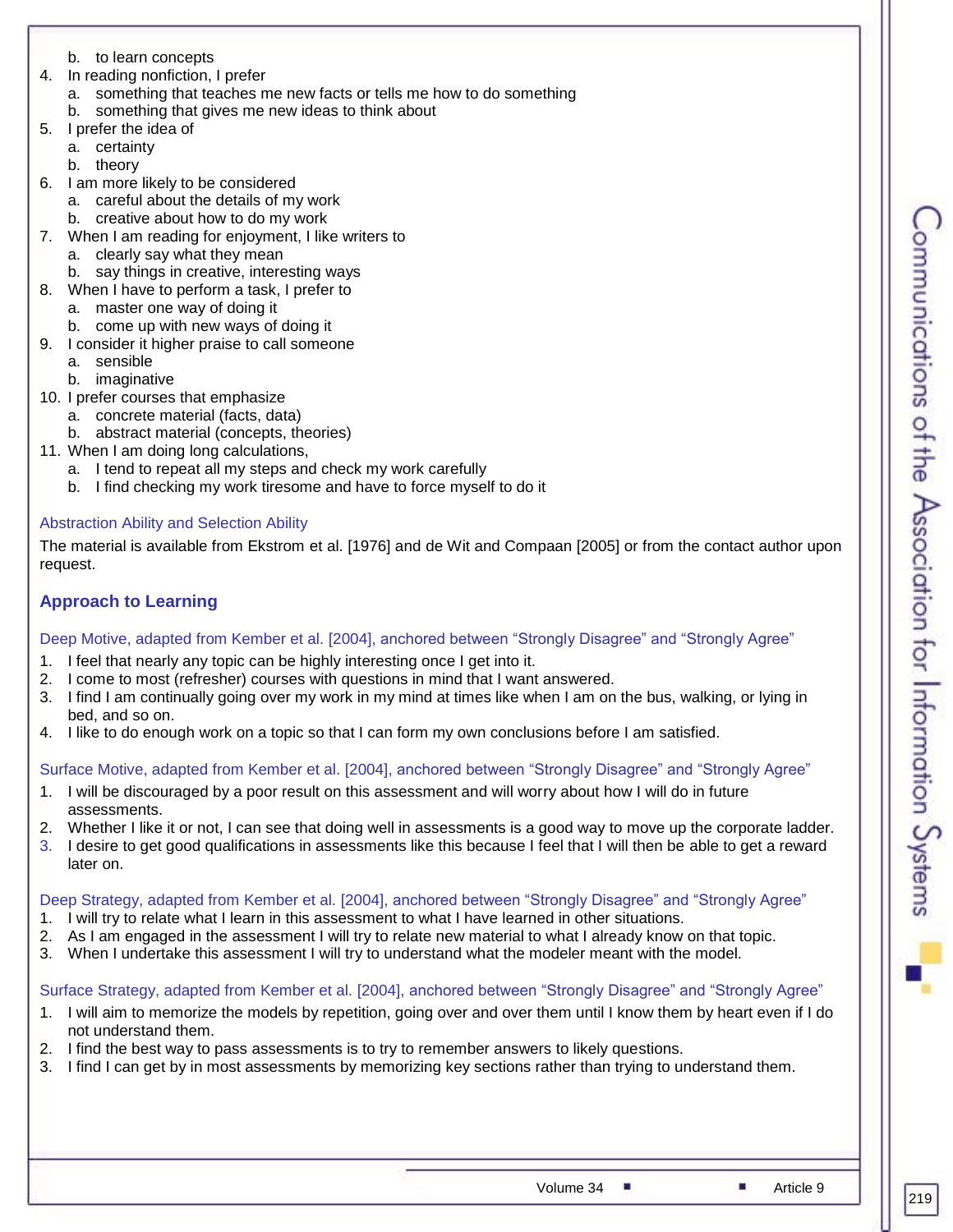### **Model Comprehension**

### Domain Surface Understanding Questions―"Advertising Specific Vacancies" process [Yes/No]

- 1. An Agency is required to go through the priority placement process prior to sending government agency documentation to request advertising for a vacancy.
- 2. The government agency Recruitment Team is responsible for identifying the priority placement phase appropriate for each vacancy in line with the documentation provided by the Agency.
- 3. The process depicted in the model has only one possible end state.
- 4. Creating an appointment vacancy within the support system is a responsibility of the government agency Recruitment Team.
- 5. For every vacancy processed, the identification of the priority placement phase is completed before sending applications to the panel.

### Domain Surface Understanding Questions―"Priority Placement" process [Yes/No]

- 1. Checking for errors and checking for changes involve the same remedial action when an error or change is identified.
- 2. An ad could have multiple priority placement phases but must have at least one.
- 3. The determination of a priority placement phase must be done at the same time as arranging the press placement for each vacancy.

### Process Model Comprehension Control Questions [Yes/No]

- 1. The process "Advertising Specific Vacancies" is a part of the "Priority Placement" process. *[Modularity]*
- 2. A Processor can "Conduct a Self-check" at the same time that the Checker is doing the task of "Conduct Check," but they don't always have to be done at the same time. *[Concurrency]*
- 3. "Update Role Description" and "Enter Details and Load Documents into RASP" are tasks which must be completed for every vacancy that is advertised. *[Exclusiveness]*
- 4. For every vacancy processed, the task "Complete Details in Support System" is executed only once. *[Repetition]*

### **APPENDIX B: CORRELATION STATISTICS**

|         | <b>Table B1: Item Correlations</b> |           |           |           |           |         |           |            |                        |                        |            |                         |                         |
|---------|------------------------------------|-----------|-----------|-----------|-----------|---------|-----------|------------|------------------------|------------------------|------------|-------------------------|-------------------------|
| SS      | DS                                 | <b>SM</b> | <b>DM</b> | <b>LS</b> | <b>SA</b> | AA      | <b>SE</b> | <b>PMK</b> | PDK-<br>D <sub>2</sub> | PDK-<br>D <sub>1</sub> | Comp-<br>м | Comp-<br>D <sub>2</sub> |                         |
| 0.11    | 0.05                               | $-0.21$   | 0.02      | $-0.24$   | 0.28      | 0.06    | 0.12      | 0.11       | $-0.02$                | 0.00                   | 0.04       | 0.94                    | Comp-<br>D <sub>1</sub> |
| 0.15    | 0.02                               | $-0.15$   | 0.02      | $-0.22$   | 0.29      | 0.02    | 0.12      | 0.11       | 0.01                   | 0.02                   | 0.10       | $\mathbf 0$             | Comp-<br>D <sub>2</sub> |
| 0.00    | 0.18                               | 0.05      | 0.00      | $-0.10$   | 0.02      | 0.03    | $-0.03$   | 0.12       | 0.01                   | 0.01                   |            |                         | Comp-<br>м              |
| 0.20    | 0.02                               | $-0.12$   | $-0.05$   | 0.25      | $-0.47$   | $-0.40$ | 0.09      | $-0.34$    | 0.93                   |                        |            |                         | PDK-<br>D <sub>1</sub>  |
| 0.22    | 0.00                               | $-0.14$   | $-0.07$   | 0.25      | $-0.46$   | $-0.42$ | 0.03      | $-0.39$    |                        |                        |            |                         | PDK-<br>D <sub>2</sub>  |
| 0.05    | 0.22                               | 0.09      | 0.25      | $-0.26$   | 0.39      | 0.32    | 0.20      |            |                        |                        |            |                         | <b>PMK</b>              |
| $-0.09$ | 0.36                               | 0.09      | 0.19      | $-0.17$   | 0.14      | 0.16    |           |            |                        |                        |            |                         | SE                      |
| $-0.12$ | 0.07                               | 0.05      | 0.05      | $-0.23$   | 0.65      |         |           |            |                        |                        |            |                         | AA                      |
| $-0.19$ | 0.00                               | 0.11      | 0.09      | $-0.40$   |           |         |           |            |                        |                        |            |                         | <b>SA</b>               |
| 0.10    | $-0.12$                            | 0.12      | $-0.14$   |           |           |         |           |            |                        |                        |            |                         | <b>LS</b>               |
| 0.09    | 0.45                               | 0.39      |           |           |           |         |           |            |                        |                        |            |                         | <b>DM</b>               |
| 0.16    | 0.17                               |           |           |           |           |         |           |            |                        |                        |            |                         | $\overline{\text{SM}}$  |
| $-0.25$ |                                    |           |           |           |           |         |           |            |                        |                        |            |                         | DS                      |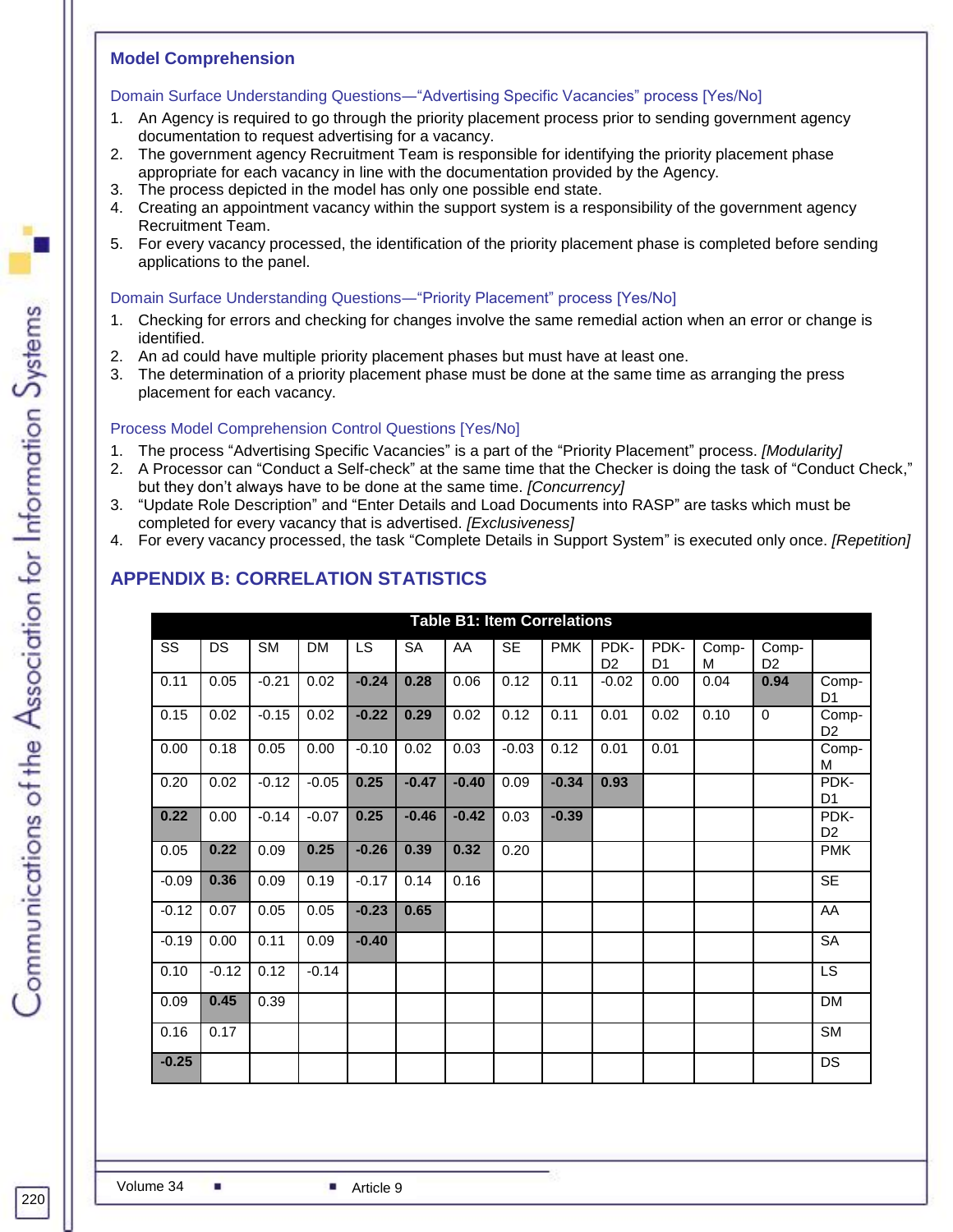# communications of the Association for Information Systems

### **ABOUT THE AUTHORS**

**Jan Recker** is Alexander-von-Humboldt Fellow, full professor of Information Systems and Woolworths Chair of Retail Innovation at Queensland University of Technology in Brisbane, Australia. Jan's research interests focus on the use of process design in organizational practice, business transformations, and organizational innovations. Jan has authored and edited several books, including a book on research methods in Information Systems. His research has appeared in the *MIS Quarterly*, *Journal of the Association for Information Systems*, *European Journal of Information Systems*, *Information & Management,* and others. He is Associate Editor for the *Communications of the Association for Information Systems*, and a Senior Editor for the *Journal of Information Technology Theory and Application*. He holds a Ph.D. in Information Systems from Queensland University of Technology and a MS in Information Systems from the University of Muenster, Germany.

**Hajo A. Reijers** is a full professor in the AIS group of the Department of Mathematics and Computer Science of Eindhoven University of Technology (TU/e), as well as head of Business Process Management Research at Perceptive Software. His topics of interest cover business process redesign, workflow management technology, and discrete even simulation. His previous research is published in the *Journal of Management Information Systems*, the *Journal of Information Technology*, *Organization Studies*, *Information Systems*, *Decision Support Systems,* and other scholarly outlets. He is an associate editor for the *Journal of IT Case and Application Research* and the *Journal of Organizational Design and Engineering*.

**Sander G. van de Wouw** is Product & Process Analyst at EDF Energy. He completed his Masters of Science in Innovation Management at Eindhoven University of Technology. His research interests are in cognitive aspects of conceptual modeling and the analysis and design of process-aware organizational and IT-based systems.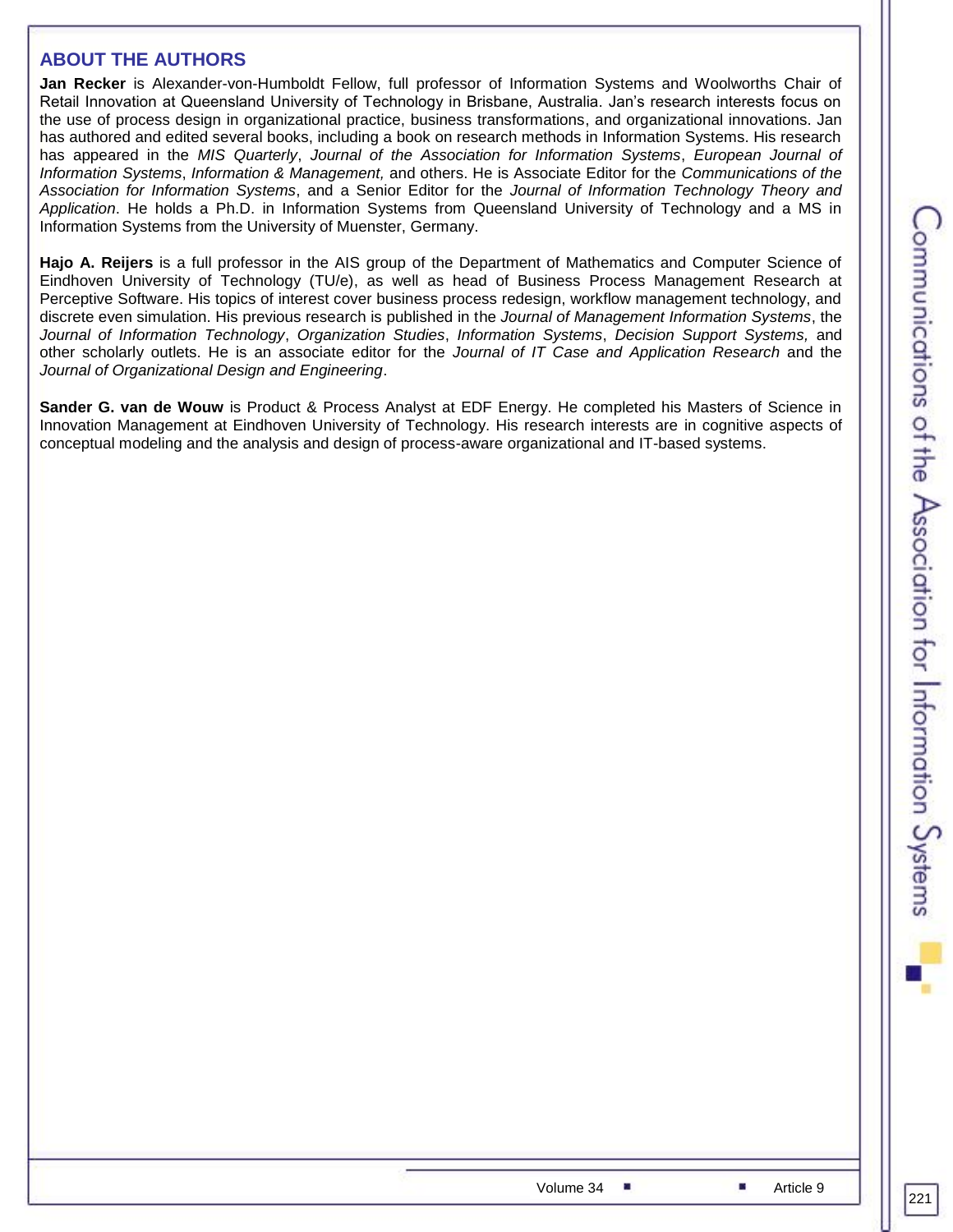Copyright © 2014 by the Association for Information Systems. Permission to make digital or hard copies of all or part of this work for personal or classroom use is granted without fee provided that copies are not made or distributed for profit or commercial advantage and that copies bear this notice and full citation on the first page. Copyright for components of this work owned by others than the Association for Information Systems must be honored. Abstracting with credit is permitted. To copy otherwise, to republish, to post on servers, or to redistribute to lists requires prior specific permission and/or fee. Request permission to publish from: AIS Administrative Office, P.O. Box 2712 Atlanta, GA, 30301-2712, Attn: Reprints; or via e-mail from [ais@aisnet.org.](mailto:ais@aisnet.org)